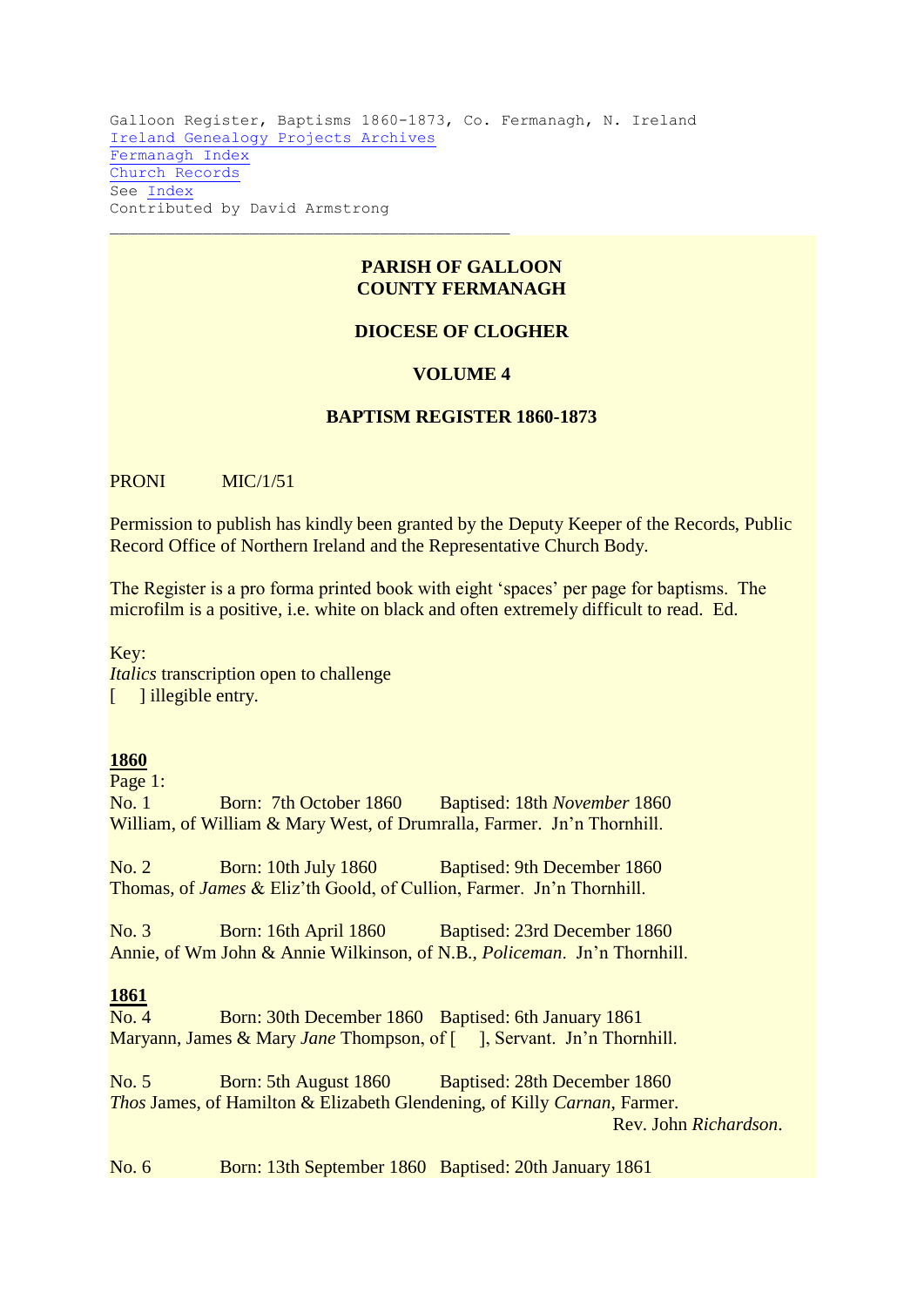William, of *James* & Sarah Cl[ ], of [ ], Labourer. *Jn'n Thornhill*.

No. 7 Born: 7th December 1860 Baptised: *28th February* 1861 Emily, of James & Betsy *Forster*, of *Aharoosky*, Labourer. *Jn'n Thornhill.*

No. 8 Born: 18th August 1860 Baptised: 21st January 1861 *Joseph*, of *Robt & Jane Armstrong*, of [ ], [ ]. Jon *Richardson*.

Page 2

No. 9 Born: 11th August 1860 Baptised: 19th February 1861 Agnes Matilda, of John & *Margaret Armstrong*, of Kilturk, Farmer. Jn'n Thornhill.

No. 10 Born: 21st *February* 1861 Baptised: 24th February 1861 *Sarah*, of *Robert* & *Jane Butler,* of *N. Butler*, Farmer. Jn'n Thornhill.

No. 11 Born: 1st February 1861 Baptised: 24th February 1861 Mary Jane, of Arch. & *Isabella* Foster, of Clinelty, Labourer. Jn'n Thornhill.

No. 12 Born: 1st February 1861 Baptised: 3rd March 1861 Arabella, of *Henry* & Matilda [ ], of Clinelty, Labourer. Jn'n Thornhill.

No. 13 Born: [ ] Baptised: 4th March 1861 *Jack* [ ], of John & Mary Robinson, of Feaugh, Farmer. John Rich[ardson].

No. 14 Born: 13th January 1861 Baptised: 24th March 1861 Elizabeth, of William & Mary Jane Lang, of Farm, Farmer. Jn'n Thornhill.

No. 15 Born: 10th May 1861 (sic) Baptised: 31st March 1861 Robt, of John & Anna Murphy, of N.B., Labourer. Jn'n Thornhill.

No. 16 Born: 9th February 1861 Baptised: 7th April 1861 Wm James, of John & Mary Bredin, of *Side* [ ], N.T.B., School Master. Jn'n Thornhill.

Page 3

No. 17 Born: 18th April 1860 Baptised: 29th March 1861 [ ], of Patrick & Mary Clark, of *Drummaw*, Farmer. Jn'n Thornhill.

No. 18 Born: 30th December 1860 Baptised: 5th April 1861 Robert, of Robert & Frances Nixon, of *Cronelty*, Farmer. Jn'n Thornhill.

No. 19 Born: 7th April 1861 Baptised: 19th May 1861 Robt William, of *James* & Mary Allen, of F[ ], Farmer. Jn'n Thornhill.

No. 20 Born: 21st February 1861 Baptised: 19th May 1861 Catherine Isabella McClell[ ], of Wm & Elizabeth Robinson, of Clones, *Shop* Keeper. Jn'n Thornhill.

No. 21 Born: 13th April 1861 Baptised: 9th June 1861 Joseph, of James & Margt Gilroy, of Leitrim, Farmer. Jn'n Thornhill.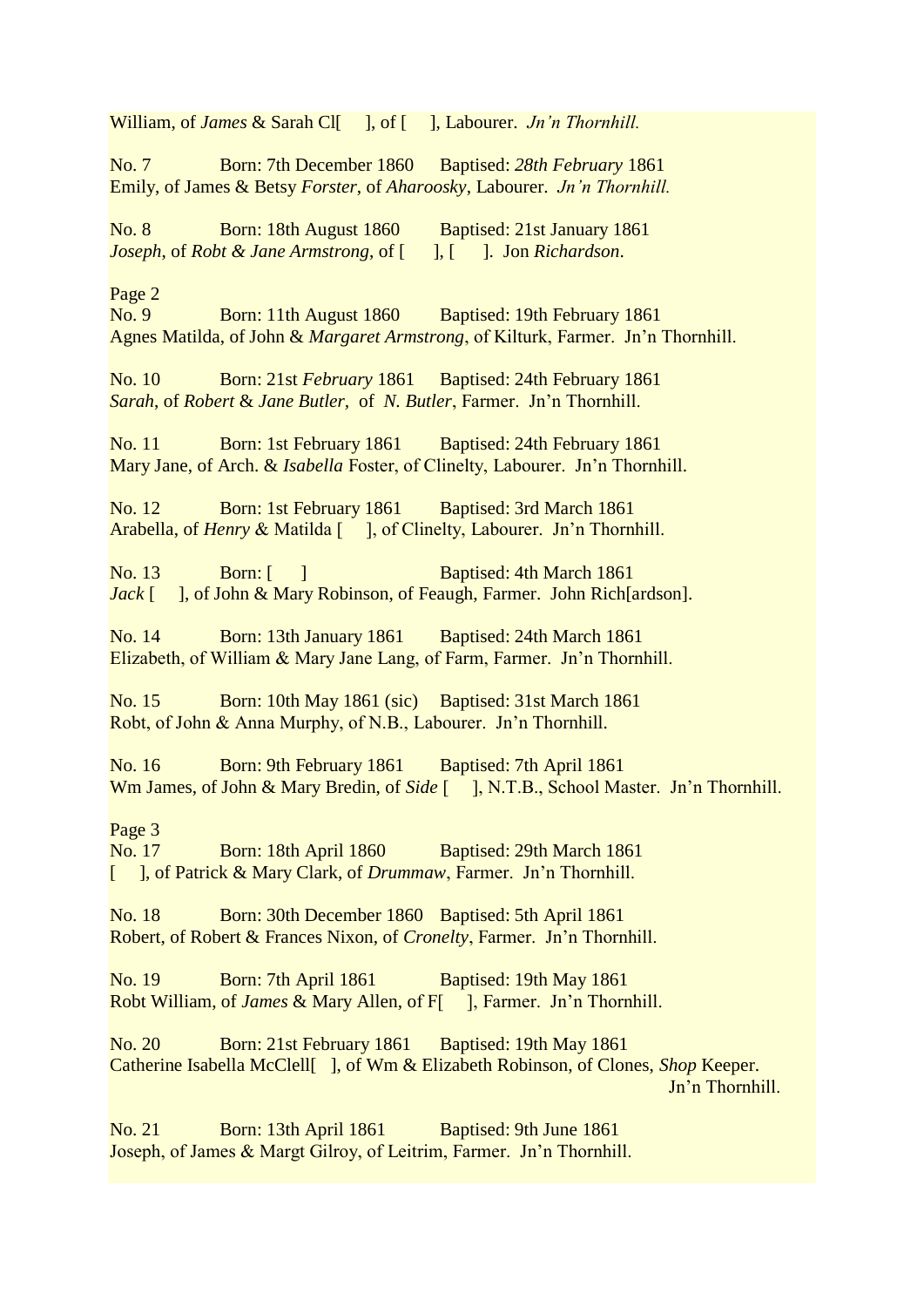No. 22 Born: 17th February 1861 Baptised: 9th June 1861 William, of Edw'd & Eliza [ ], of Kilgarrett, Labourer. Jn'n Thornhill. No. 23 Born: 2nd February 1861 Baptised: 30th June 1861 *Deria*, of Arthur & Anne *Kennet*, of Maragh More, Farmer. Jn'n Thornhill. No. 24 Born: 16th October 1859 Baptised: 7th August 1861 Annie Louisa, of James & Mary *Alsberry* Winter, of Newtown Butler, Gentleman. Jn'n Thornhill. Page 4 No. 25 Born: 19th May 1861 Baptised: 7th July 1861 Margt Jane, of George & Sarah Gillilan, of N.T. Butler, [ ]. Jn'n Thornhill. No. 26 Born: 19th April 1861 Baptised: 25th July 1861 Jemima, of John & [ ] Catherine Nixon, of Knock Bally More, Clk. Tho. [ ]. No. 27 Born: 28th June 1861 Baptised: 21st July 1861 Sarah, Henry & Bessy Jackson, of *Corsescreenagh*, Labourer. Jn'n Thornhill. No. 28 Born: 22nd May 1861 Baptised: 26th July 1861 *Robert*, of Rich'd & Cathie Darling, of Corlatt, Labourer. Jn'n Thornhill. No. 28 (sic) Born: 29th June 1861 Baptised: 4th August 1861 Thos *Lang*, of John & Eliza Allen, of C[ ], Farmer. Jn'n Thornhill. No. 29 Born: 6th January 1861 Baptised: 8th August 1861 John, of Ch'r & *Margt* Armstrong, of Drumsastry, Farmer. No. 30 Born: 12th July 1861 Baptised: 18th August 1861 James, of  $\left[ \begin{array}{c} | \\ | \end{array} \right]$  & Sarah Allen, of  $\left[ \begin{array}{c} | \\ | \end{array} \right]$ , Farmer. Jn'n Thornhill. No. 31 Born: 26th August 1861 Baptised: 15th September 1861 Samuel *Weston*, of samuel & Mary *Blair*, of Ntn Butler, S[ 1 Constb Constabulary. Wm W. Deering. Page 5 No. 32 Born: *1st June* 1861 Baptised: 29th *September* 1861 *Elizabeth*, of *John & Ellen* Co[ ], of *Clinumphry*, [ ]. [ ]. No. 33 Born: 5th October 1861 Baptised: 20th October 1861 John, of Will'm & Cath'e Doogan, of Drum*maw*, Farmer. Jn'n Thornhill. No. 34 Born: 6th June 1861 Baptised: 1st December 1861 Joseph, John & Margt *Kidd*, of *Derystaten*, Farmer. Jn'n Thornhill. **1862** No. - Born: 1st May 1859 Baptised: 11th January 1862 Sophia, of John & Margt Rudd, of Derystetan, [ ], Farmer. Jn'n Thornhill. No. 35 Born: 18th November 1861 Baptised: --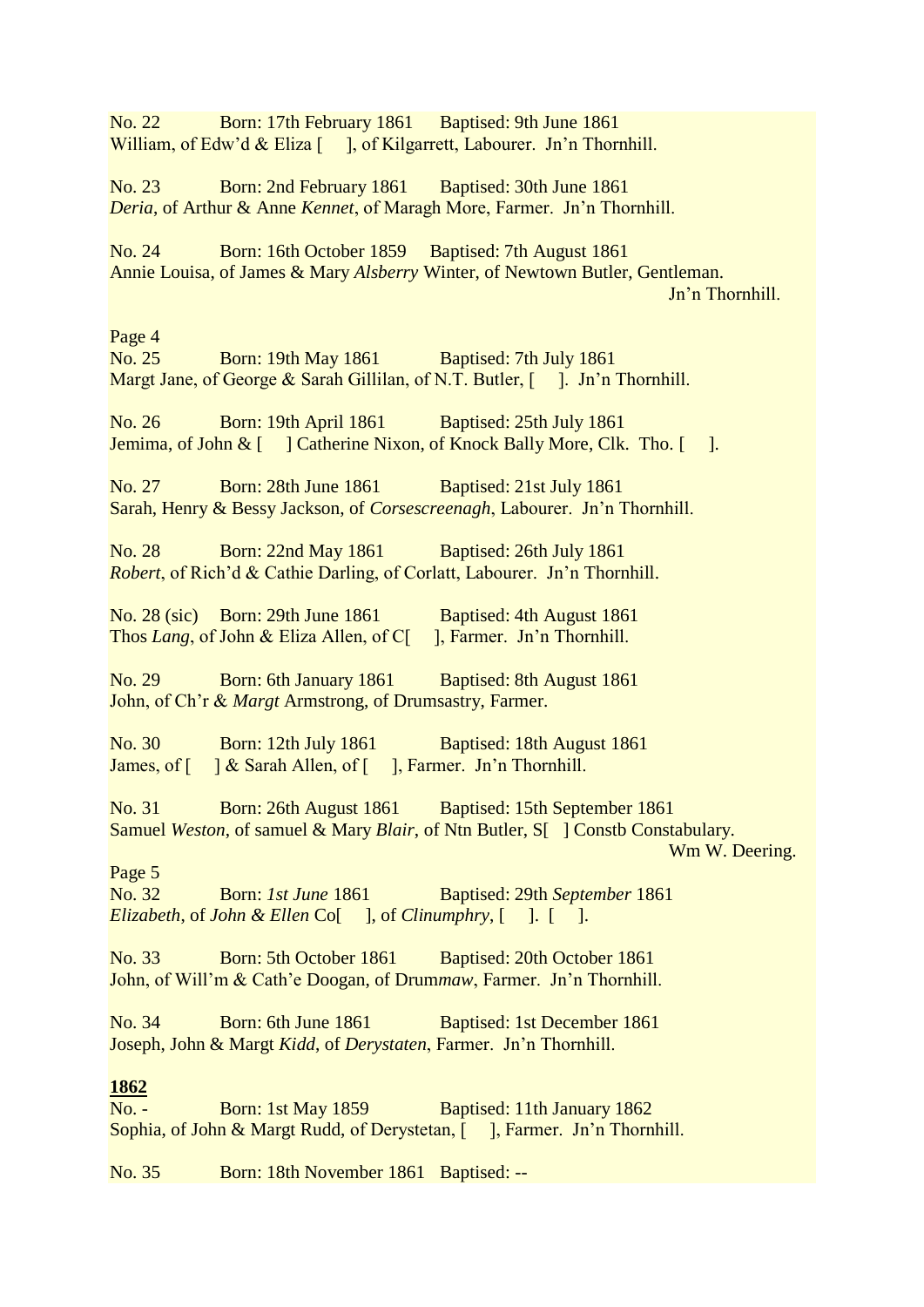Eliza *Matilda*, of Wm & Ellen [ ], Gort *Granagh*, Farmer. John Richard.

No. 36 Born: 9th February 1862 Baptised: 10th October 1861 (sic) [*Dates appeared to have been reversed in Register by Parish Clerk*. Ed.] David, of Robt & Rachel Armstrong, of Lough K. Green, Farmer. Jn'n Thornhill.

No. 37 Born: 4th September 1861 Baptised: 23rd February 1862 Ellen, of Joseph & Sarah *McKenon*, of Ringvilla, Labourer. Jn'n Thornhill.

No. 38 Born: 2nd February 1862 Baptised: 2nd March 1862 Thos John, of Edw. & Sarah Armstrong, of Ratoal, Farmer. Jn'n Thornhill.

Page 6

No. 39 Born: 12th *March* 1859 Baptised: 9th March 1862 Johnston, of John & [ ] *Doonan*, of Kilroott, Farmer. John Richardson.

No. 40 Born: 11th December 1861 Baptised: 23rd March 1862 John, of John & Maryann Doonan, of Kilroott, Farmer.

No. 41 Born: 24th December 1861 Baptised: 13th April 1862 Dorothea Jane, of elliott & Jane Maguire, of Legmacfry, Farmer. Jon'n Thornhill.

No. 42 Born: 1st February 1862 Baptised: 11th May 1862 John William, of Henry & Matilda Reilly, of Clonelty, Labourer. Jon'n Thornhill.

No. 43 Born: 3rd May 1862 Baptised: 11th May 1862 Eliza Jane, of Joseph & Bessy Graydon, of Corscrenagh, Farmer. Jon'n Thornhill.

No. 44 Born: 4th December 1861 Baptised: 29th June 1862 James, of And'w & Anne Litle, of Deryhulahan, Farmer. Jon'n Thornhill.

No. 45 Born: 1st April 1862 Baptised: 19th April 1862 Maryann, of Thomas & Mary Coyle, of Clonelty, Labourer.

No. 46 Born: 11th January 1862 Baptised: 3rd July 1862 Anne, of *Jas* & *Jane* Elliott, of Lurgan Boy, Farmer.

Page 7

No. 47 Born: 20th January 1862 Baptised: 17th August 1862 Rachael, of Thomas John & Rachel Hicks, of Bunn, Farmer. Jon'n Thornhill.

No. 48 Born: 23rd July 1862 Baptised: 24th August 1862 John Wm, of [ ]*halla* James & Eliza Kells Clinumphray, of Clinumphry, Farmer. (sic)

No. 49 Born: 1st August 1862 Baptised: 21st August 1862 Joseph, of Thos & Mary Bredin, of N.T. Butler, Shoe Maker. Jn'n Thornhill.

No. 50 Born: 8th August 1862 Baptised: 21st September 1862 Joseph, of James & *Marian* Jackson, of *Clonumly*, Labourer. John *Richards*.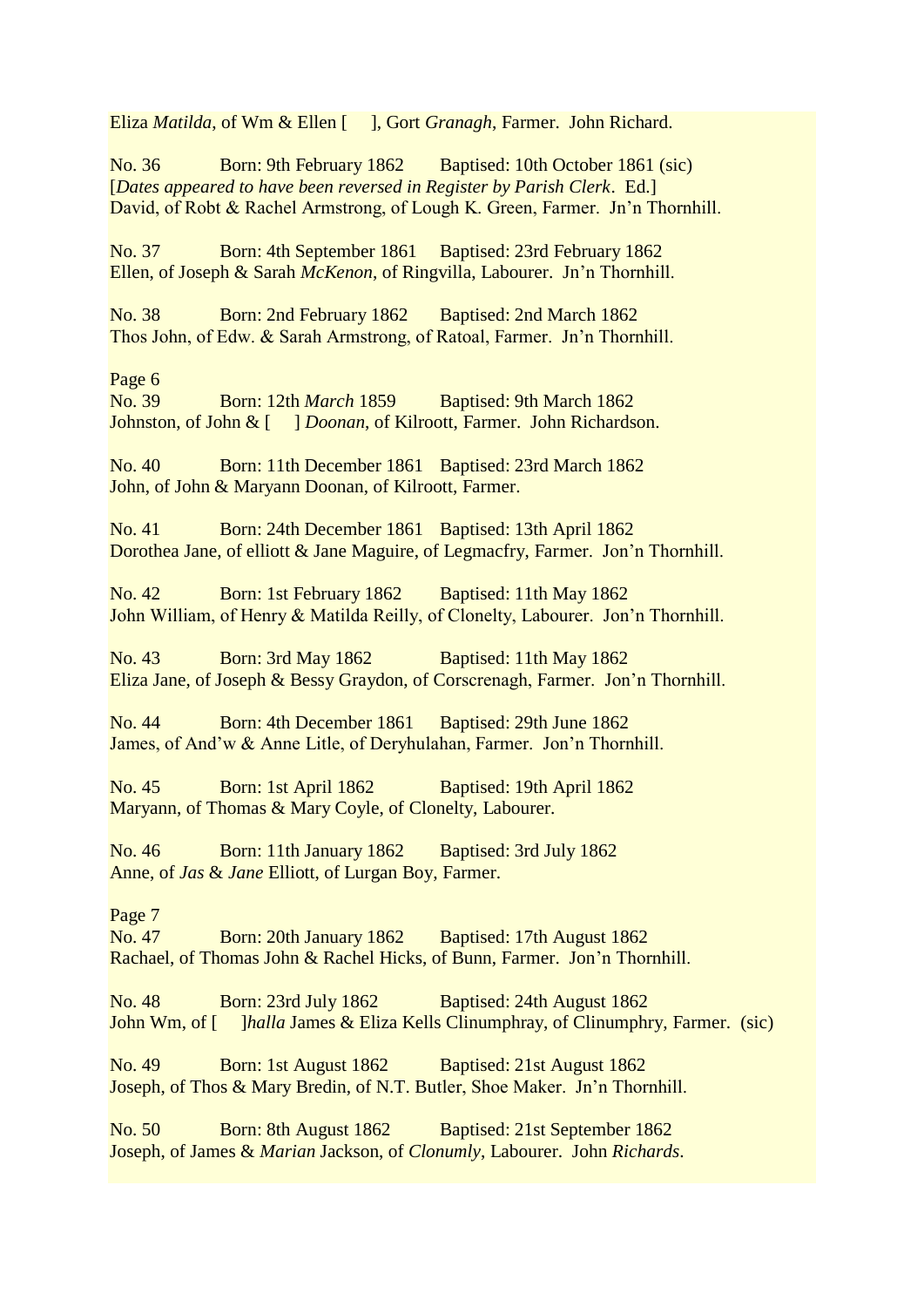No. 51 Born: 12th June 1862 Baptised: 21st September 1862 Ellen, of Henry & Ellen Bower, of *Clonumly*, Labourer. John *Richards*.

No. 52 Born: 24th December 1861 Baptised: 28th September 1862 [blank], of Eliza *Crowe* & John Wiggins, illegitimate, of *Gourry*, Labourer. Jn'n Thornhill.

No. 53 Born: 7th August 1862 Baptised: 3rd October 1862 *Ache*, of Edw.& Margt Groom, of N.T.B., Commission Agent. Jn'n Thornhill.

No. 54 Born: 1st January 1862 Baptised: 5th October 1862 Wm, of Wm & Jane Graydon, of Piper Hill, Farmer. J. Richardson.

Page 8

No. 55 Born: 25th September 1862 Baptised: 9th November 1862 Margt Jane, of William & Jane *Allen*, of Kilturk, Farmer. Jon'n Thornhill.

No. 56 Born: 21st September 1862 Baptised: 30th November 1862 William, of Joseph & Sarah Williams, of Clinagh, Labourer. Jon'n Thornhill.

No. 57 Born: 8th September 1862 Baptised: 7th December 1862 Robert James, of Robert & Sarah [ ], of Clinumphry, Farmer. J. Richardson.

No. 58 Born: 23rd October 1862 Baptised: 2nd November 1862 Jane, of Catherine & John Hetherington, of Cullion, Farmer. Jon'n Thornhill.

No. 59 Born: 20th June 1862 Baptised: 28th December 1862 Maryane, of James & Dorcas Little, of Deryhoolahan, Farmer. Jon'n Thornhill.

No. 60 Born: 1st February 1862 Baptised: 11th December 1862 Humphry, of Wm & Mary Jane Lang, of Farm, Farmer. Jon'n Thornhill.

# **1863**

No. 61 Born: 31st January 1863 Baptised: 22nd February 1863 Elizabeth, of Wm & Anne Ward, Farmer of Kilturk. Jon'n Thornhill.

No. 62 Born: 1st February 1863 Baptised: 1st March 1863 Alex'r, of Eliza & John McGe*rnon*, of Aharusky, Labourer. Jon'n Thornhill.

Page 9

No. 63 Born: 29th December 1862 Baptised: 1st March 1863 James, of Armor & Sarah Doonan, of Kilturk, Labourer. Jon'n Thornhill.

No. 64 Born: 27th February 1863 Baptised: 27th March 1863 Maryann & Fanny, twins of Bessy Bredin, of Kilturk, illegitimate. Jon'n Thornhill.

No. 65 Born: 29th August 1862 Baptised: 13th March 1863 Emily, of Jas & Margt Doonan, of Ringvala, Farmer. Jon'n Thornhill.

No. 66 Born: 11th March 1853 Baptised: 19th April 1863 Mary Jane, of John & Mary Allen, of Drumhullah, Labourer. Jon'n Thornhill.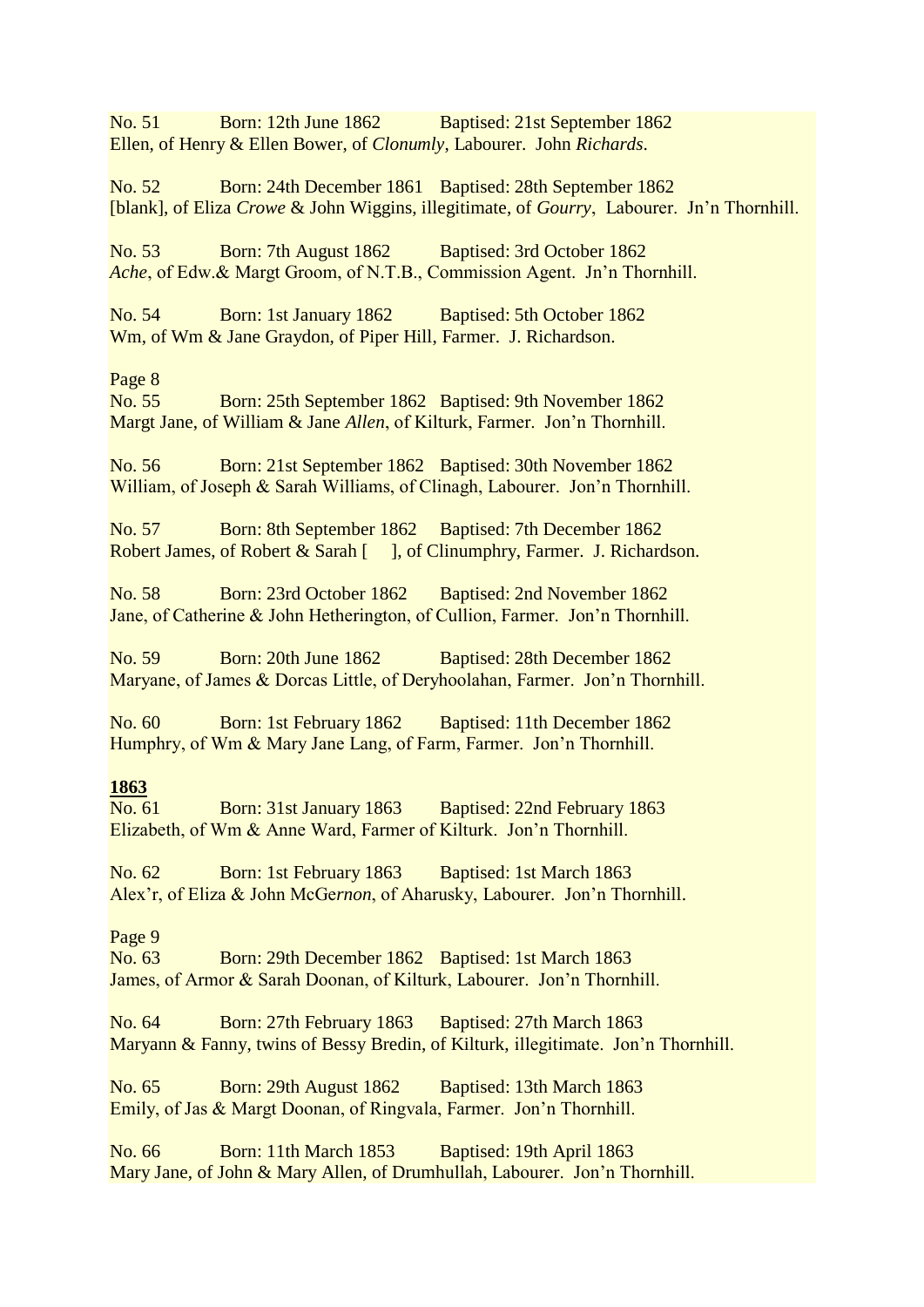No. 67 Born: 31st December 1862 Baptised: 23rd March 1863 James Hamilton, of Hamilton [& blank] *Clandinay*, of *Kilturk*, *Farmer*. John Richardson.

No. 68 Born: 1st April 1863 Baptised: 11th April 1863 *James*, of John & Elizabeth McElray, of Feaugh, School Master. Jn'n Thornhill.

No. 69 Born: 31st December 1862 Baptised: 19th April 1863 Heneretta, of John & Mary Ann Armstrong, of Lurganboy, Farmer. Jn'n Thornhill.

No. 70 Born: 29th December 1862 Baptised: 31st December 1863 Elliott, of Pat'k & Margt Clarke, of Fa[rm], Farmer. Jn'n Thornhill.

Page 10 [*The dates on this page are somewhat erratic! Ed.*] No. 71 Born: 4th August 1862 Baptised: 6th January 1863 Harriett, of John & Margt Wadworth, of Drumralla, Farmer. John Richardson.

No. 72 Born: 21st March 1863 Baptised: 7th June 1863 Thomas, of Samuel & Mary Blair, of N. Town Bultler, Policeman. Jon'n Thornhill.

No. 73 Born: 30th February 1863 Baptised: 30th May 1863 Eliza, of James & Eliza Goold, of Cullion, Farmer. Jon'n Thornhill.

No. 74 Born: 6th January 1863 Baptised: 7th February 1863 Ellen, of Robt & Anne Kirk, of Clonelty, Labourer. Jon'n Thornhill.

No. 75 Born: 5th May 1863 Baptised: 17th June 1863 Joseph, of Joseph & Eliza Jane Kirk, of Aharusky, Labourer. Jon'n Thornhill.

No. 76 Born: 12th June 1863 Baptised: 22nd June 1863 Anne Jane, of Rob & Mary Madock, Cloncarn, Farmer. Jon'n Thornhill.

No. 77 Born: 22nd April 1863 Baptised: 21st June 1863 Alice, of Elliott & Jane Maguire, of Kilready, Farmer. Jon'n Thornhill.

No. 78 Born: 7th July 1863 Baptised: 2nd August 1863 James Alex'r, of James & Eliz'th *Jones*, of Clonelty, Labourer. Jon'n Thornhill.

Page 11

No. 79 Born: 20th June 1863 Baptised: 30th August 1863 Francis, of James & Mary Shiells, of Ringavala, Farmer. Jon'n Thornhill.

No. 80 Born: 20th November [1862] Baptised: [-] October 1863 Teresa, of Lewis & Bessy Taylor, of Kilroott, Farmer. Jon'n Thornhill.

No. 81 Born: 9th October 1863 Baptised: 8th November 1863 John, of John & Mary Doonan, of Kilroott, Farmer. Jon'n Thornhill.

No. 82 Born: 29th September 1863 Baptised: 15th November 1863 Robert, of Thomas & *Patricia* Montgomery, of N.T.B., Carpenter. Jon'n Thornhill.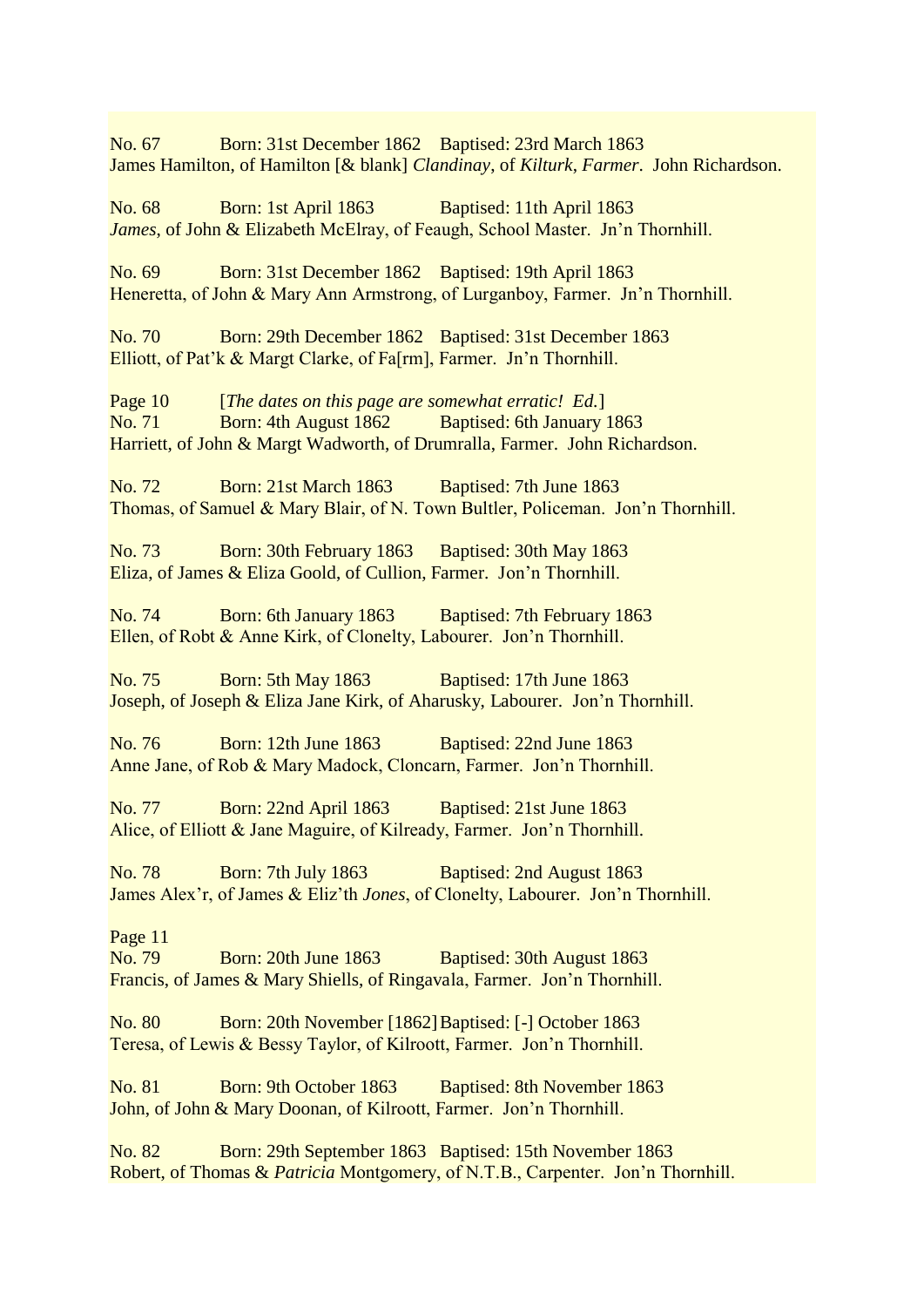No. 83 Born: 15th November 1863 Baptised: 25th [November] 1863 Geo. of George & Margt Killyland, of N.T.B., Rail W. Porter. Jon'n Thornhill.

No. 84 Born: 12th August 1863 Baptised: 22nd November 1863 Isabella, of Wm & Isabella B[ ]e, of Carasaul, Farmer. Jon'n Thornhill.

No. 85 Born: 5th July 1863 Baptised: 20th July 1854 (sic) Alex'r, of John & Margt Doogan, of Drum*lone*, Farmer. Jon'n Thornhill.

No. 86 Born: 29th November 1863 Baptised: [not recorded] Robert, of simon & Elizabeth Wiggen, of Bulleek, Labourer. John Richardson.

# Page 12<br>No. 87

Born: 17th October 1863 Baptised: 25th December 1863 Thomas William, of William Isabella Foster, of Clenelty, Labourer. Jn'n Thornhill.

#### **1864**

No. 88 Born: 25th October 1863 Baptised: 9th January 1864 Wm, of Jeremiah and Alice Bown, of Kil*turk*, Labourer. Jn'n Thornhill.

No. 89 Born: 1st November 1863 Baptised: 3rd January 1864 Eliza, of Edward & Eliza Coyle, Labourer of Kilgarrett. Jn'n Thornhill.

No. 90 Born: 24th December 1863 Baptised: 10th January 1864 Joshua, of James & Mary Allen, of Farm, Farmer. Jn'n Thornhill.

No. 91 Born: 28th June 1863 Baptised: 21st January 1864 Illegitimate child of Isabella [ ] & Robt Lang, of Drumralla. Jn'n Thornhill.

No. 92 Born: 20th January 1864 Baptised: [not recorded] Wm *Henry*, of *Henry* & Eliza Browne, Garmer of Gortgraneh. John Richardson.

No. 93 Born: 18th June 1863 Baptised: 14th February 1864 Catharine, of And'w & Sarah Allen, Farmer of Kilgarrett. Jn'n Thornhill.

No. 94 Born: 9th February 1864 Baptised: 14th February 1864 Mary, of John & Margt McClean, of *Gortin*, Labourer. Jn'n Thornhill.

## Page 13

No. 95 Born: 6th March 1864 Baptised: 20th March 1864 William Sherwood, of Thos & Jane Leary, of Lisnashalady, Farmer. Jn'n Thornhill.

No. 96 Baptised: 3rd April 1864

Eliza, of James & Margt Thompson, of Gorbrana, Farmer. Jn'n Thornhill.

No. 97 Born: 17th February 1864 Baptised: 17th April 1864 Fanny, of William & Catharine *Reagan*, of Drummaw, Farmer. Jn'n Thornhill.

No. 98 Born: 26th March 1864 Baptised: 24th April 1864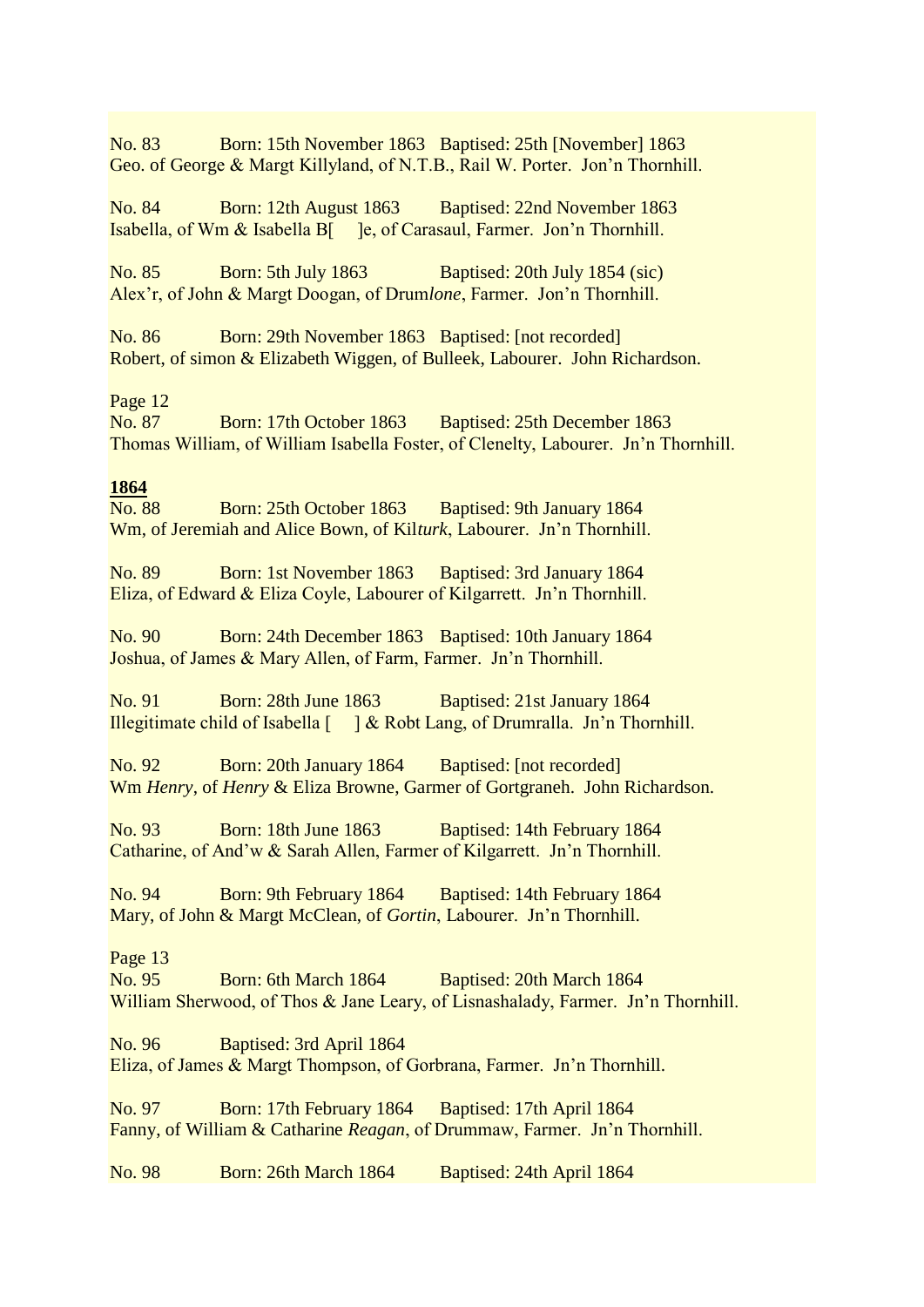Jane, of James & Mary J. Thompson, Labourer of *Corscrenagh*. Jn'n Thornhill.

No. 99 Born: 8th March 1864 Baptised: 15th May 1864 Eliza Anne, of Joseph & Sarah *McGorman*, of Ringavilla, Labourer. Jn'n Thornhill.

No. 100 Born: 29th September 1863 Baptised: 15th May 1864 Grizella, of Robt & Margt Nixon, of Derycorby, Farmer. Jn'n Thornhill.

No. 101 Born: 4th June 1864 Baptised: 26th June 1864 James, of Joseph & Sarah Williams, of *Clanagh*, Labourer. Jn'n Thornhill.

No. 102 Born: 2nd March 1864 Baptised: 3rd July 1864 Eliza, of Richard & Anne Jane *Trotter*, of N.T.B., Shoe Maker. Jn'n Thornhill.

Page 14

No. 103 Born: 7th June 1864 Baptised: 10th July 1864 Chr., of Chr. & Margt Armstrong, of Aharoosky, Farmer. Jn'n Thornhill.

No. 104 Born: 17th May 1864 Baptised: 31st July 1864 Edward, son of Daniel & Martha *Bushel*, of L.M. Kegan, Farmer. Jn'n Thornhill.

No. 105 Born: 20th July 1864 Baptised: 21st August 1864 Eliz'th, of Elliott & Jane Maguire, of Lagmacafry, Farmer. Jn'n Thornhill.

No. 106 Born: 29th August 1864 Baptised: 10th September 1864 Martha Jane, of Lewis & Bessy Taylor, of Kilroott, Farmer. Jn'n Thornhill.

No. 107 Born: 17th August 1864 Baptised: 2nd October 1864 Elizabeth, of Robt & Rachel Armstrong, of Loughkilagreen, Farmer. Jn'n Thornhill.

No. 108 Born: 12th September 1864 Baptised: 9th October 1864 Ellen, of James & Mary Shields, of Ringavilla, Farmer. Jn'n Thornhill.

No. 109 Born: 13th October 1864 Baptised: 20th November 1864 Mary Ann, of James & *Maria* Jones, of *Cullion*, Farmer. Jn'n Thornhill.

No. 110 Born: 5th October 1864 Baptised: 20th November 1864 John, of John & Mary Allen, of Drum*igh*, Labourer. Jn'n Thornhill.

# Page 15

**1865**

No. 111 Born: 23rd November 1864 Baptised: 1st January 1865 Alice, of John & Eliza Allen of Caramail, Farmer. Jn'n Thornhill.

No. 112 Born: 16th October 1864 Baptised: 15th January 1865 Robert, of Wm & Jane Allen, of Kilturk, Farmer. Jn'n Thornhill.

No. 113 Born: 15th July 1864 Baptised: 18th January 1865 Matilda, of Robert & Margt Madole, of Colncarn, Farmer. Jn'n Thornhill.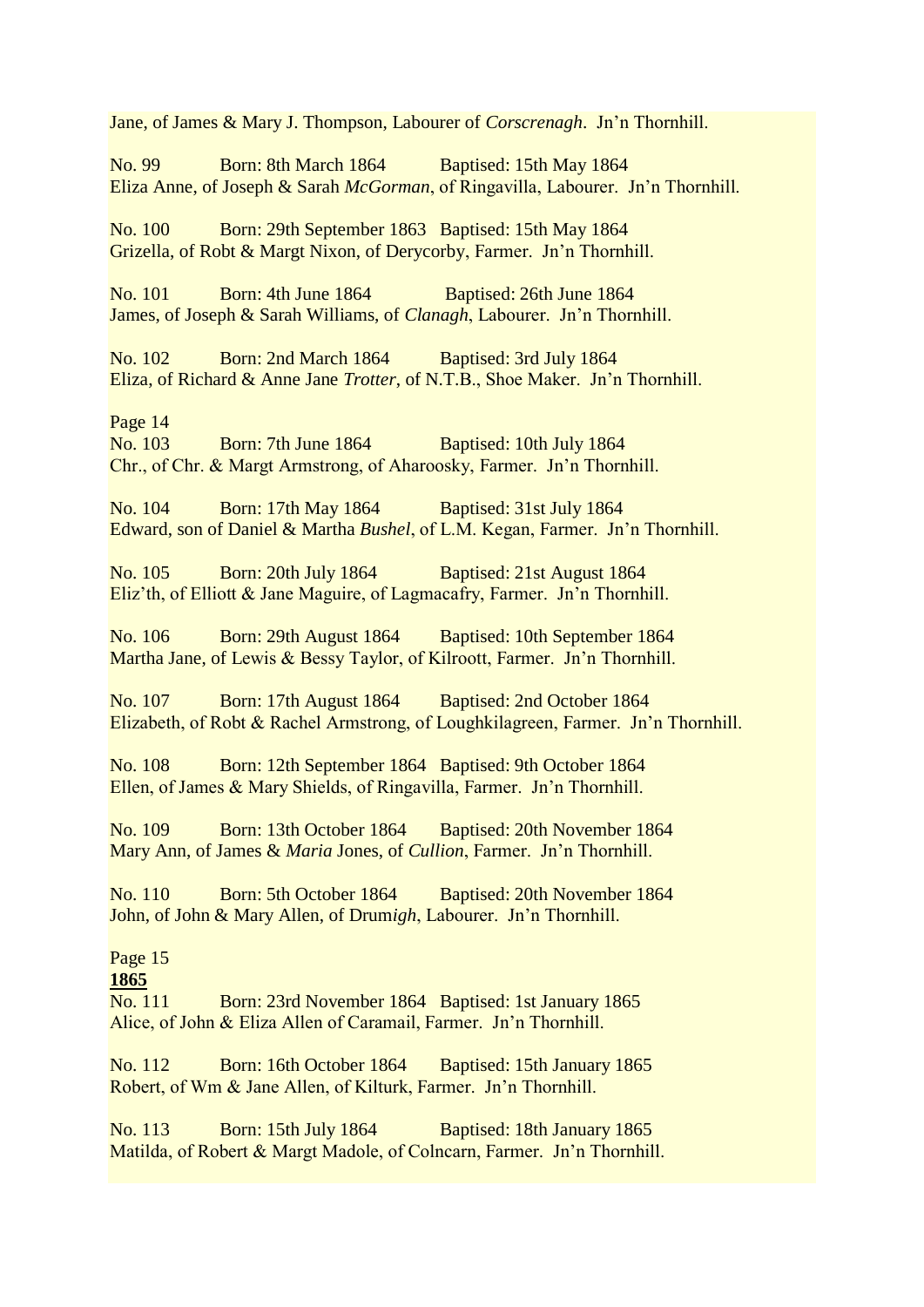No. 114 Born: 7th January 1865 Baptised: 22nd January 1865 Letitia, of *Robt* Thomas & Maria Beatty, of L.K. Green, Farmer. Jn'n Thornhill.

No. 115 Born: 22nd February 1865 Baptised: 12th March 1865 William, of James & Margt B*ruce*, of Feaugh, Labourer. Jn'n Thornhill.

No. 116 Born: 2nd February 1865 Baptised: 2nd April 1865 James, of Robert & Anne Ward, of Kilturk, Farmer. Jn'n Thornhill.

No. 116 (sic) Born: 17th February 1865 Baptised: 10th March 1865 Christ'r, of Margt *Green* & *Chr. Wilson*, illegitimate. Jn'n Thornhill.

No. 117 Born: 9th February 1865 Baptised: 9th April 1865 Sarah, of James & Eliza Kells, of Clinumphry, Farmer. Jn'n Thornhill.

Page 16

No. 118 Born: 22nd March 1865 Baptised: 9th April 1865 Thomas, of Thos & Mary Coyle, of Clonelty, Labourer. Jn'n Thornhill.

No. 119 Born: 27th December 1864 Baptised: 30th April 1865 Jane Anne, of *Thomas & Anne* Graydon, of Piper Hill, Farmer. Jn'n Thornhill.

No. 120 Born: 28th *January* 1865 Baptised: 7th May 1865 Mary Jane, of  $\left[ \begin{array}{c} \end{array} \right]$  & Mary Jane Lang, of Farm, Farmer. Jn'n Thornhill.

No. 121 Born: 25th April 1865 Baptised: 7th May 1865 Alicia, of Thos & Alicia Lowe, of N.T. Butler, Policeman. Jn'n Thornhill.

No. 122 Born: 27th February 1865 Baptised: 7th May 1965 James, of Sam'l & Mary Blain, of N.T. Butler, Policeman. Jn'n Thornhill.

No. 123 Born: 17th March 1865 Baptised: 21st May 1865 James, of John & Ellen Brown, Farmer of Clonagh. Jn'n Thornhill.

No. 123 (sic) Born: 22nd January 1865 Baptised: 28th May 1865 William, of Thos & Cathe Graham, Labourer of Drum<sup>[1]</sup>. Jn'n Thornhill.

No. 124 Born: 14th May 1865 Baptised: 11th June 1865 *Dan'l*, of James & Jane Elliott, of Mulna*gan*, Farmer. Jn'n Thornhill.

Page 17

No. 125 Born: 7th April 1865 Baptised: 16th June 1865 Robt, of Robt & [blank] Darling, of Corlatt, Labourer. Jn Thornhill.

No. 126 Born: 22nd *May* 1865 Baptised: 6th July 1865 James *Hanry*, of *John* [blank] *Jones*, of Cullion, Farmer. Jn'n Thornhill.

No. 127 Born: 18th March 1865 Baptised: 13th August 1865 John James, of James & Margt *Jhonston*, of *Clinelty*, Labourer. Jn'n Thornhill.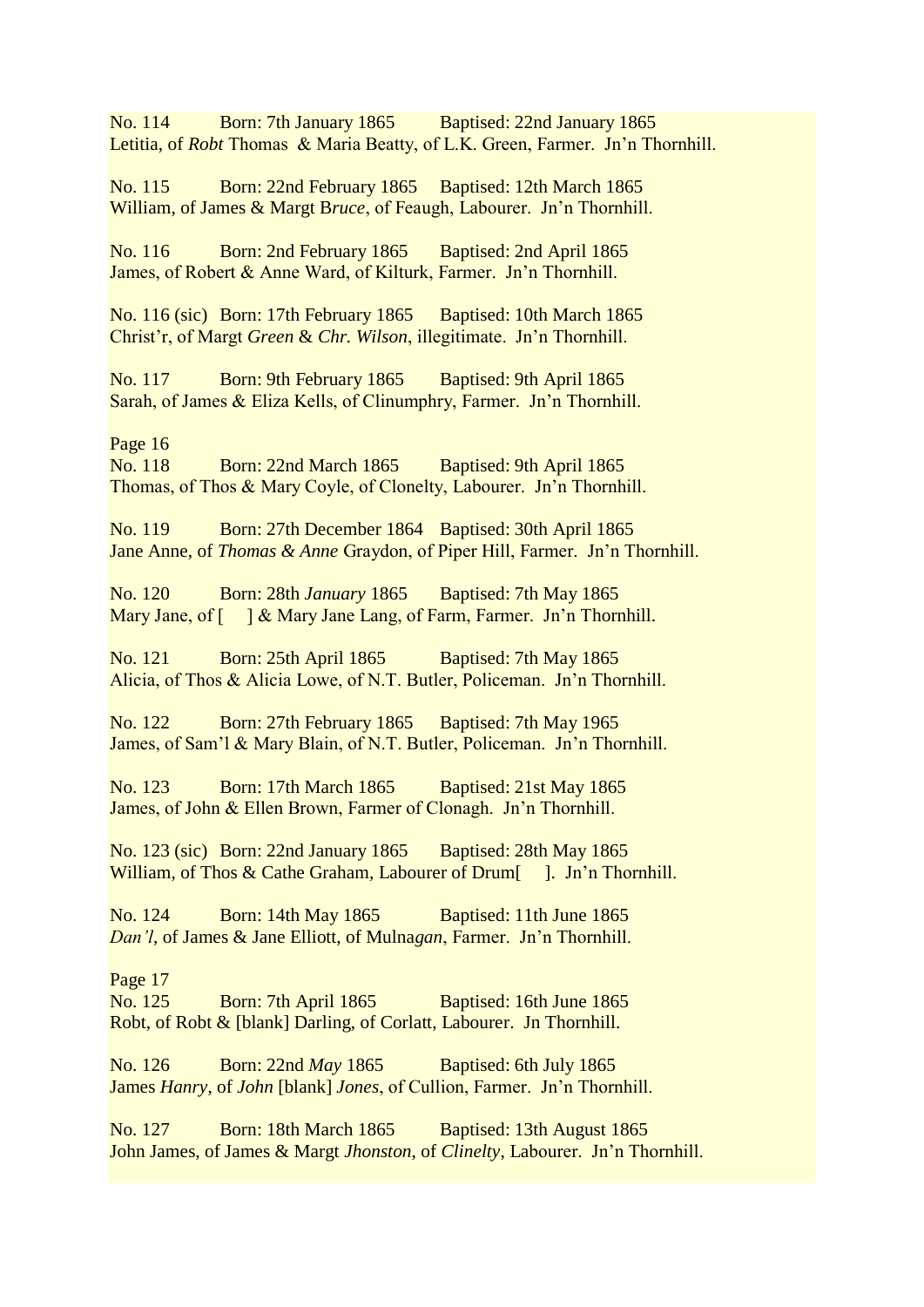No. 128 Born: 2nd June 1865 Baptised: 27th August 1865 Susan Eleanor, of William & Isabella *Brook*, of Aughanahinch, Farmer. Jn'n Thornhill.

No. 129 Born: 25th August 1865 Baptised: 3rd September 1865 Mary, of Henry & Ellen *Sharman*, of Lough K. Green, Labourer. Jn'n Thornhill.

No. 130 Born: 31st July 1865 Baptised: 3rd September 1865 Margt, of John & Mary Robinson, of Feaugh, Farmer. Jn'n Thornhill.

No. 131 Born: 23rd June 1865 Baptised: 15th October 1865 Margt Jane, of Thos & Jane *Lowry*, of Shelady, Farmer. Jn'n Thornhill.

No. 132 Born: 11th September 1865 Baptised: 2nd November 1865 Isabella, of Hamilton & Eliz'th Clendining, of *Tattygare*, Farmer. Jn'n Thornhill.

Page 18

No. 133 Born: 6th June 1865 Baptised: 12th November 1865 Henrietta Elizabeth, of Arthur & Anne Renn<sup>[1]</sup>, of Magherea, Farmer. Jon'n Thornhill.

No. 134 Born: 23rd February 1865 Baptised: 12th November 1865 Matilda, of Jas & Jane Fee, of Lurgan Boy, Farmer. Jon'n Thornhill.

No. 135 Born: 7th November 1865 Baptised: 2nd December 1865 William, of John & Margt Armstrong, of Lough Kilagreen, Farmer. Jn'n Thornhill.

No. 136 Born: 5th December 1865 Baptised: 10th December 1865 Joseph, of Jonathan & Deborah Hicks, of Bunn, Farmer. Jn'n Thornhill. (sic)

No. 137 Born: 10th August 1865 Baptised: 15th December 1865 William John, of Jonathan & Deborah Hicks, Farmer of Bunn. Rev'd John Richardson. (sic)

No. 138 Born: 20th August 1865 Baptised: 31st December 1865 Thos, of And'w & Sarah Allen, of Kilgarth, Farmer. Jn'n Thornhill.

#### **1866**

No. 139 Born: 22nd August 1865 Baptised: 7th January 1866 Thomas John, of Robt & Sarah Hutchinson, of Cluphry [*Clinumphry*?], Farmer. Jn'n Thornhill.

No. 140 Born: 7th November 1865 Baptised: 14th January 1866 Rebecca, of *Henry* & Jane Johnston. Jn'n Thornhill.

#### Page 19

No. 141 Born: 1st January 1866 Baptised: 4th February 1866 Geo., of James & Eliz'th Goold, of Cullionj, Farmer. Jn'n Thornhill.

No. 142 Born: 22nd April 1865 Baptised: 11th February 1866 *Hariet*, of John & Margt R*eed*don, of Deryhoolahan, Farmer. Jn'n Thornhill.

No. 143 Born: 10th October 1865 Baptised: 11th February 1866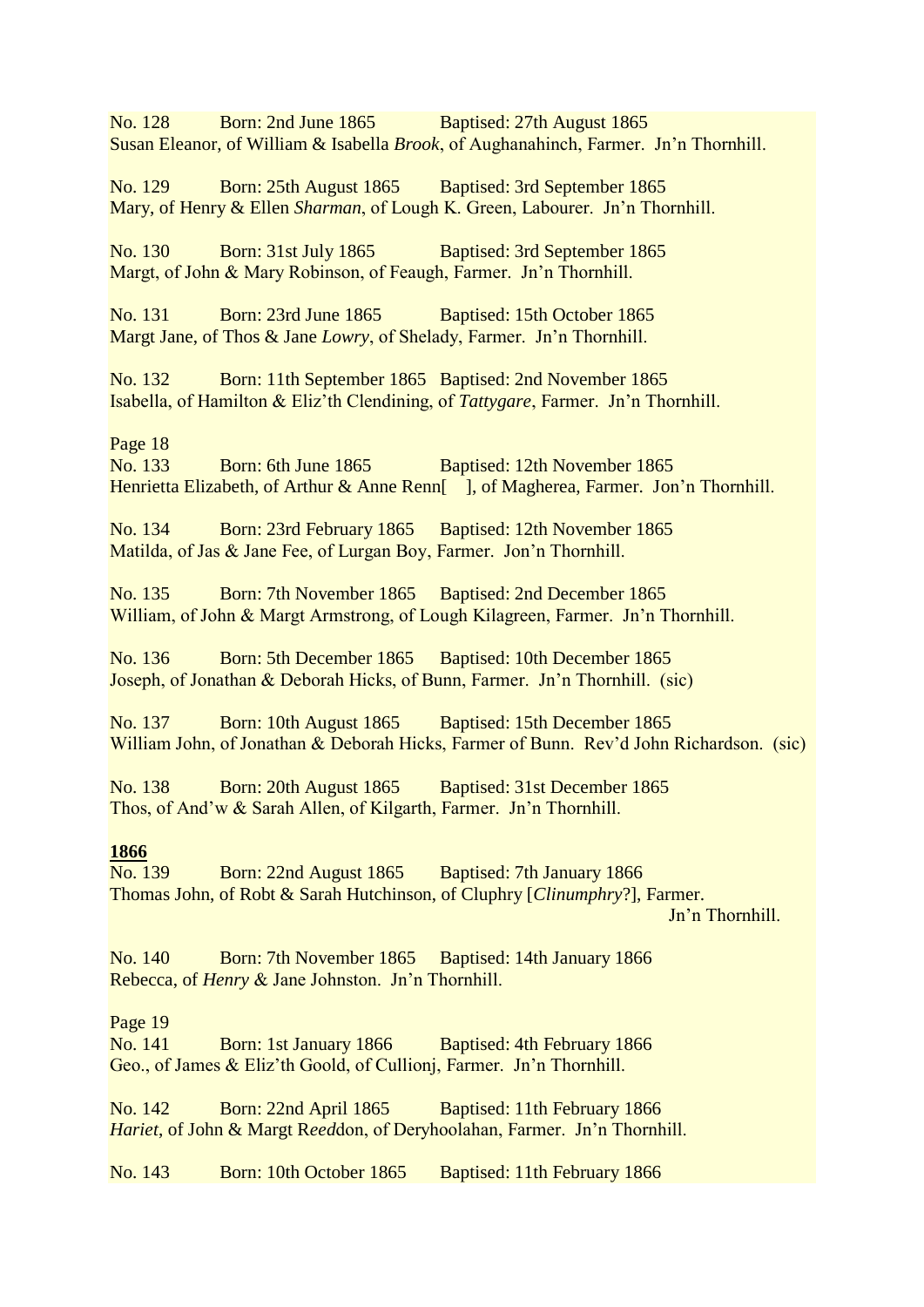Andrew, of Jas & Dorcas Little, of Deryhoolahan, Farmer. Jn'n Thornhill. No. 144 Born: 16th May 1865 Baptised: 18th February 1866 Jas, of Jas *Atwood* & Bella McMahon. Illegitimate. Jn'n Thornhill. No. 145 Born: 19th January 1866 Baptised: 25th February 1866 Thomas, of *Armour* & Sarah *Demon*, of Cl[ ], Labourer. Jn'n Thornhill. No. 146 Born: 11th December 1865 Baptised: 15th April 1866 William, son of Thos & Mary Anne Jackson, of Aharusky, Labourer. Jn'n Thornhill. No. 147 Born: 2nd February 1866 Baptised: 23rd April 1866 Mary Cathe, of Robt & Margt McDonald. Jn'n Thornhill. No. 148 Born: 23rd April 1864 (sic) Baptised: 30th January 1865 (sic) *Margt* Eliz'th, of Will'm & Mary Jane Conlan, of N.T. Butler, *Printer* & M.P. Jn'n Thornhill. Page 20 No. 149 Born: 27th September 1865 Baptised: 24th April 1866 Louisa Anna, of William & Mary Jane Conlan, of N.T.B., Methodist Preacher. Jon'n Thornhill. No. 150 Born: 17th May 1866 Baptised: 24th June 1866 Sophia, of William & Eliza Allen, of Kilturk, Farmer. Jon'n Thornhill. No. 151 Born: 21st May 1866 Baptised: 24th June 1866 William Jas, of Pat'k & Jane Petrie, of Mulna*gani*, Black Smith. Jon'n Thornhill. No. 152 Born: 8th February 1866 Baptised: 8th July 1866 Robert, of John & Mary Allen, of Kilgaret, Labourer. Jon'n Thornhill. No. 153 Born: 29th May 1866 Baptised: 11th July 1866 Jonathan Allen, of Jonathan & *Clementina* Thornhill, A.M. Curate of Newtown [ ]. V.D. Christian, Rector of Drummully. No. 154 Born: 8th June 1866 Baptised: 22nd July 1866 James William, of William & Jane Abernethy, of Kilturk, Pensioner. Jon'n Thornhill. No. 155 Born: 8th July 1866 Baptised: 27th August 1866 Sarah Jane, James & Eliza A. Doonan, of Kilroott, Farmer. Jon'n Thornhill. No. 156 Born: 14th May 1866 Baptised: 2nd September 1866 Joseph, Joseph & Sarah Mc*Gorman*, of Ringavilla, Labourer. Jon'n Thornhill. Page 21 No. 157 Born: 28th May 1866 Baptised: 9th September 1866 James, of James & Mary Jane Thompson, of Lisnashellady, Labourer. [ ] Dockeray. No. 158 Born: 20th May 1866 Baptised: 30th May 1866 (sic) Margt, of Dan'l & Mary Morrison, of White Hill, Soldier. Jn'n Thornhill.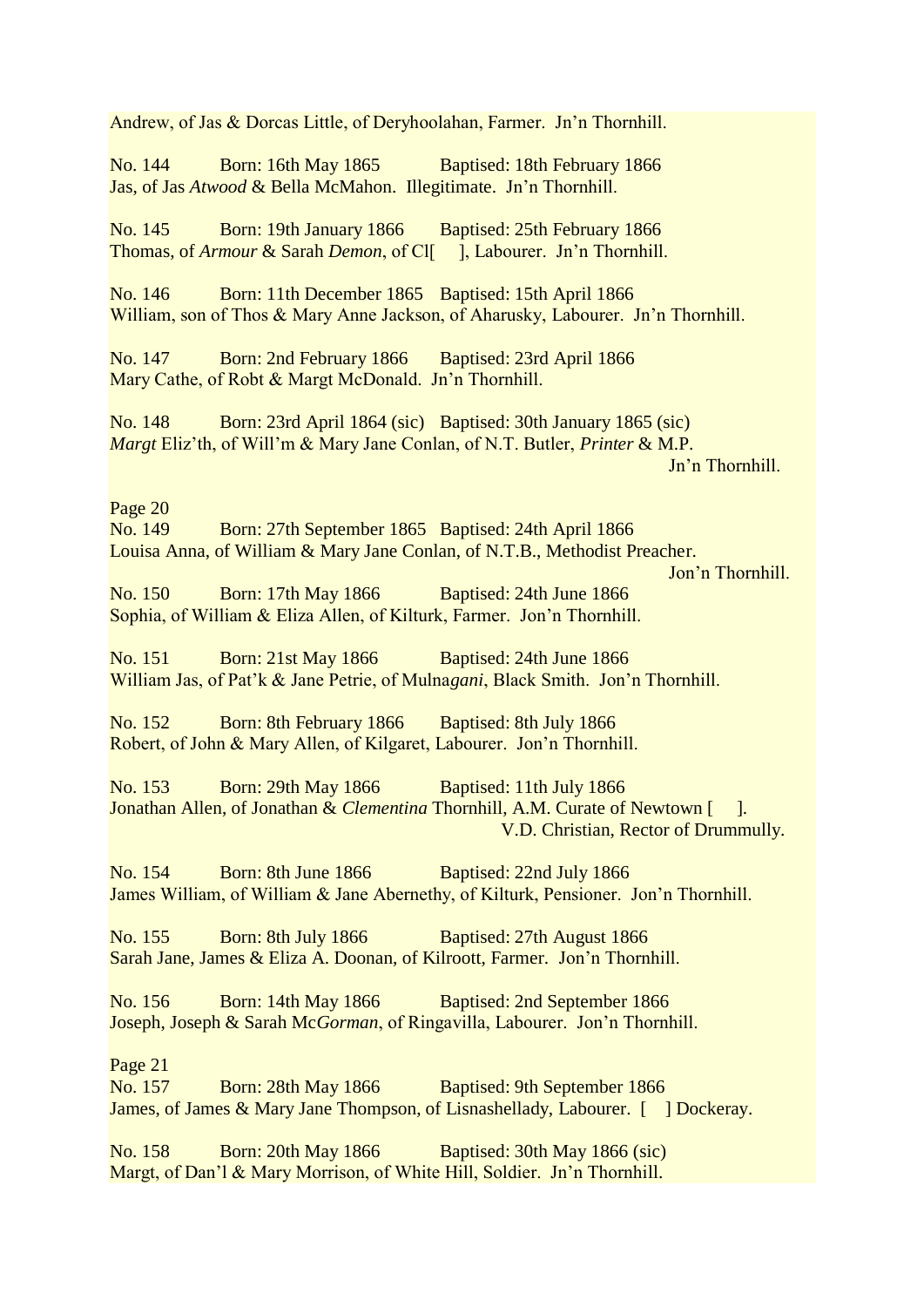No. 159 Born: 16th November 1866 Baptised: 24th November 1866 Margt, of Margt & John Bowes, of Lislarris, Labourer. [ ]

No. 160 Born: 4th September 1866 Baptised: 27th November 1866 John William, of William & Jane Beatty, of Derydoon, Farmer. Jn'n Thornhill.

No. 161 Born: 3rd December 1866 Baptised: 13th December 1866 Marella, of William & Anne Gordon, of Knockbaly<sup>[</sup> ], Labourer. [ ], Rector of Galloon.

#### **1867**

No. 162 Born: 23rd December 1866 Baptised: 6th January 1867 Henry, of James & Sarah Courtney, of Newton Butler, Merchant. John C. Hudson.

No. 163 Born: 24th December 1866 Baptised: 17th February 1867 Robert, of Elliott & Jane Maguire, of Legmacafry, Farmer. John C. Hudson. Sponsors: Hugh, James & Jane Maguire.

No. 164 Born: 16th February 1867 Baptised: 20th February 1867 Maggie, of Richard & Catherine Darling, of Mullinahorn, Labourer. Rvd J. Thornhill.

Page 22

No. 165 Born: 22nd February 1867 Baptised: 25th February 1867 Robert, of Robert & Eliza Bowles, of Kilroot, *Widow*. J.C. Hudson.

No. 166 Born: 24th February 1867 Baptised: 25th February 1867 Sarah, of James & Mary Allen, of Farm, Farmer. Joh. C. Hudson.

No. 167 Born: 24th February 1867 Baptised: 25th February 1867 James, of James & Mary Allen, of Farm, Farmer. Joh. C. Hudson.

No. 168 Born: 8th March 1867 Baptised: 9th March 1867 William, of Robert & Mary Madole, of Whitehill, Farmer. Joh. C. Hudson.

No. 169 Born: 2nd February 1867 Baptised: 10th March 1867 Fred'k George, of Samuel & Mary Blair, of Newton Butler, Policeman. Joh. C. Hudson.

No. 170 Born: 19th December 1866 Baptised: 25th March 1867 Henry Joseph, of James Richardson, of Drummusky, Gentleman, & Margt Irwin. Not Legitimate. Joh. C. Hudson.

No. 171 Born: 16th March 1867 Baptised: 19th April 1867 Mary Jane, of Robert & Anne Ward, of Kilturk, Farmer. Joh. C. Hudson.

No. 172 Born: 22nd April 1867 Baptised: 30th April 1867 Alice, of James & Mary Shields, of Ringavilla, Farmer. Joh. C. Hudson.

Page 23

No. 173 Born: 9th January 1866 Baptised: 30th April 1867 Joseph, of John & Eliz. McGorman, of Ballawillen, Labourer. Joh. C. Hudson.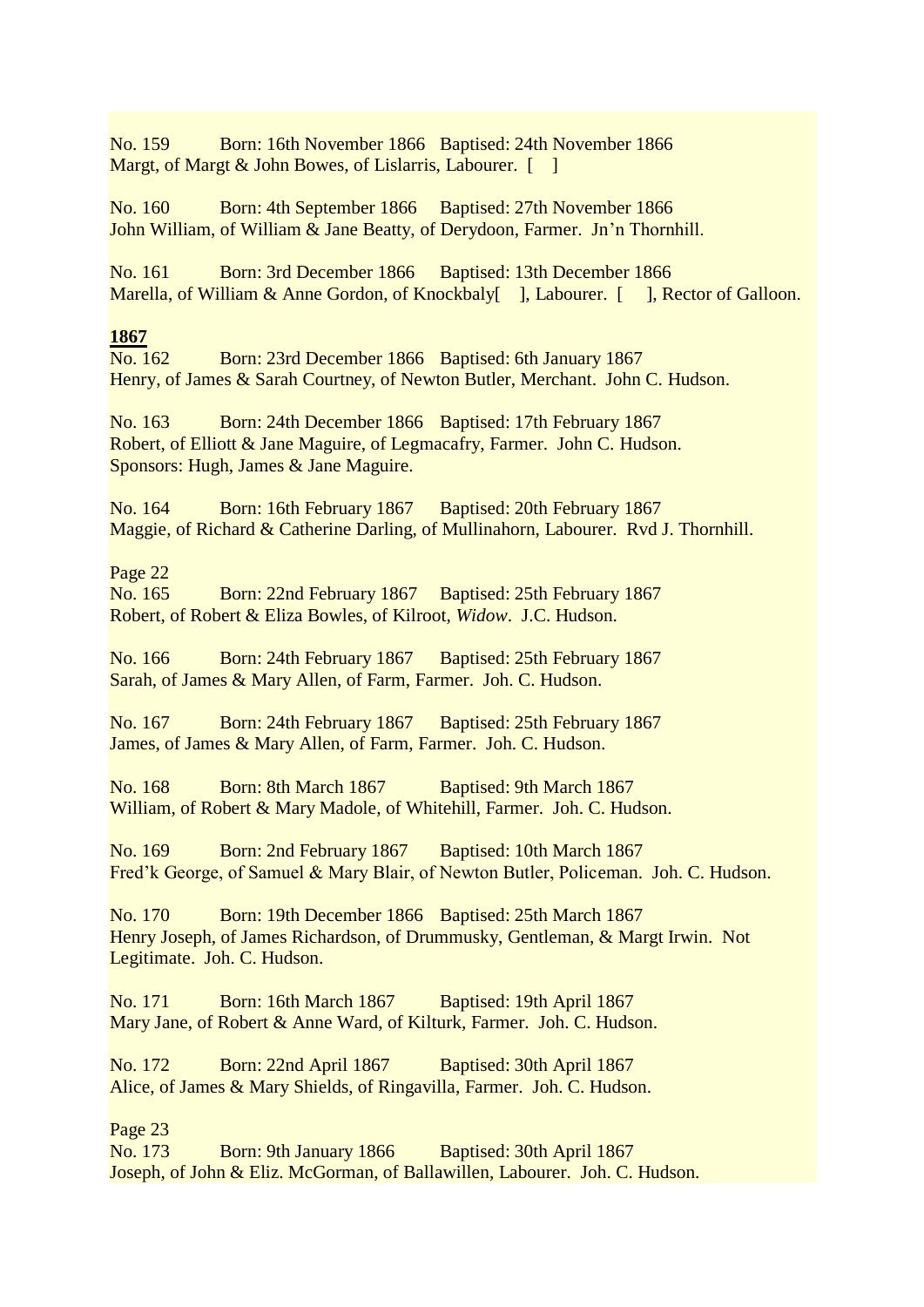No. 174 Born: 1st March 1867 Baptised: 26th May 1867 George, of William & Mary Ann Doonan, of Kilroot, Farmer. Joh. C. Hudson. No. 175 Born: 9th February 1867 Baptised 9th June 1867 (corrected from 9th March) 1867 Thomas William, of William & Mary Ann Lang, of Farm, Farmer. Joh. C. Hudson. No. 176 Born: 25th March 1867 Baptised: 16th June 1867 Thomas, of William & Eliza Edgerton, of *Drum*[ ]gh, Farmer. Joh. C. Hudson. No. 177 Born: 4th May 1867 Baptised: 18th June 1867 Edward, of Edward & Eliza How*den*, of Derralea, Labourer. Joh. C. Hudson. No. 178 Born: 12th March 1867 Baptised: 23rd June 1867 Caroline, of Henry & Jane Warrington, of Ball[ ], Labourer. Joh. C. Hudson. No. 179 Born: 2nd July 1867 Baptised: 10th July 1867 Margt, of Christopher & Margaret Armstrong, of Drummusky, Farmer. Joh. C. Hudson. No. 180 Born: 3rd May 1867 Baptised: 14th July 1867 Robert, of Robert & Sarah Maguire, Newton Butler, Merchant. Joh. C. Hudson. Page 24 No. 181 Born: 25th April 1867 Baptised: 21st July 1867 James, of William & Anne Graydon, of Piper Hill, Farmer. John C. Hudson. No. 182 Born: 20th February 1867 Baptised: 27th July 1867 Eliza Jane, of Margt Gunn, of Clinmaulin. Illegitimate. John C. Hudson. No. 183 Born: 24th May 1867 Baptised: 4th August 1867 Mary Jane, of Theophilus & Charlotte Allen, of Loughkillygreen, Farmer. John C. Hudson. No. 184 Born: 25th March 1867 Baptised: 11th August 1867 Margaret, of Robt & Elizabeth Scarlatt, of Loughkillygreen, Labourer. John C. Hudson. No. 185 Born: 17th January 1867 Baptised: 16th August 1867 Harriott, of Alexander & Jn Jane (sic) Elliott, of Moy, Co. Tipp., Primitive Methodist Preacher. John C. Hudson. No. 186 Born: 25th August 1867 Baptised: 13th September 1867 Joseph, of Joseph & Elizabeth Graydon, of Mullin A. Horn, Labourer. John C. Hudson. No. 187 Born: 11th September 1867 Baptised: 27th September 1867 Jane Armstrong, of William & Jane Beatty, of Derradoon, Farmer. John C. Hudson. No. 188 Born: 23rd February 1867 Baptised: 7th October 1867 Willi Louisa, of William & Isabella Brooks, of Aughnahinch, Farmer. John C. Hudson.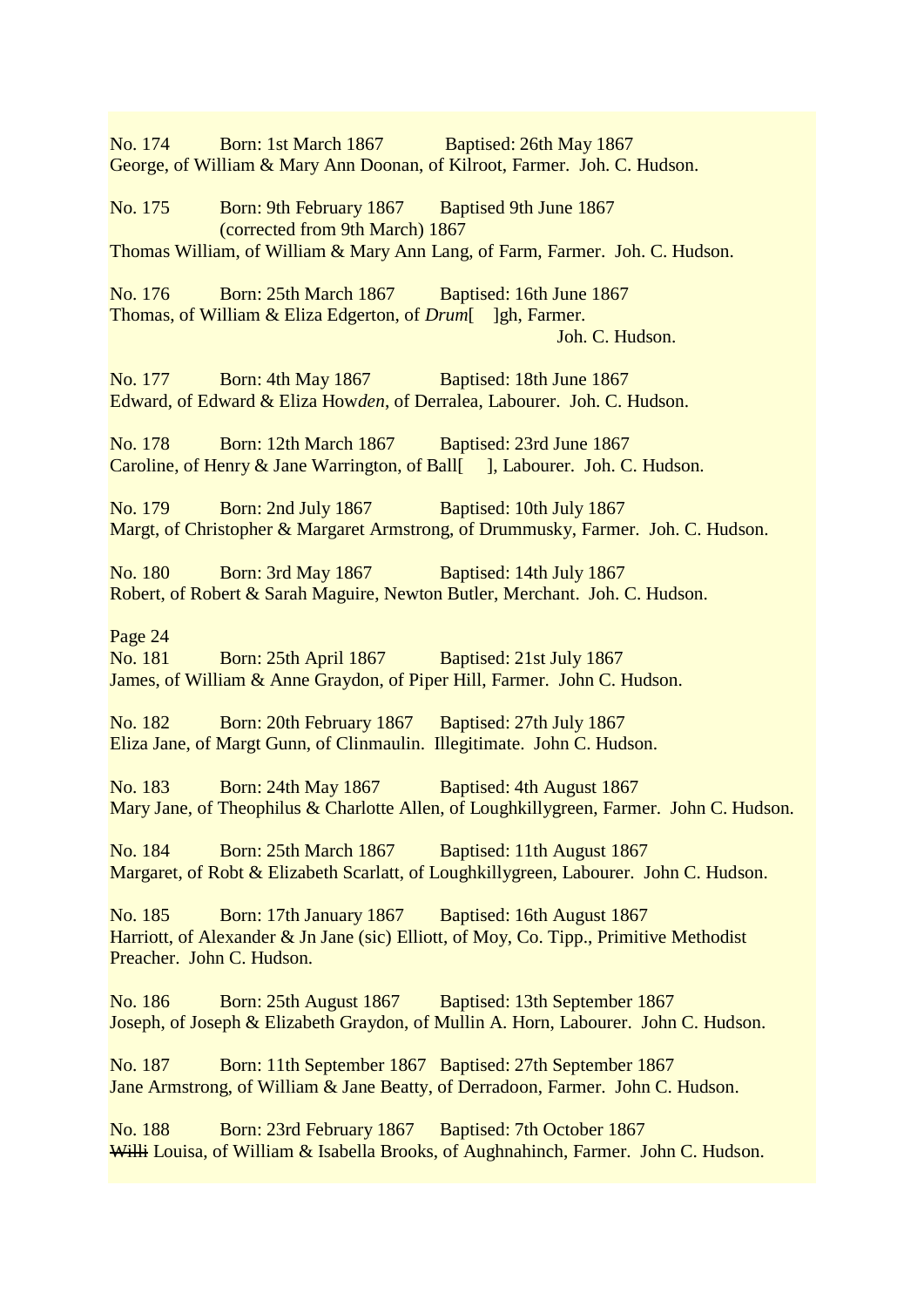Page 25

No. 189 Born: 18th August 1867 Baptised: 13th October 1867 Jane, of James & Eliza Kells, of Clinumphry, Farmer. John C. Hudson.

No. 190 Born: 20th September 1867 Baptised: 20th October 1867 Jane, of Henry & Ellen Shannon, of Kilroot, Labourer. John C. Hudson.

No. 191 Born: 24th November 1867 Baptised: 7th December 1867 Ellen, of Andrew & Janet Allen, of Kilgarret, Farmer. John C. Hudson.

No. 192 Born: 30th November 1867 Baptised: 17th December 1867 Simon, of James & Jane Ann McVity, of Belmont, Farmer. John C. Hudson.

No. 193 Born: 15th December 1867 Baptised: 18th December 1867 Andrew, of Vernon & Mary Coyle, of Clonelty, Labourer. John C. Hudson.

No. 194 Born: 1st November 1867 Baptised: 22nd December 1867 William, of Henry & Mary Barton, of Newtown Butler, Railway Carpenter. John C. Hudson.

No. 195 Baptised: 31st December 1867 [Blank], of William & Jane Armstrong, of Loughkillygreen. John C. Hudson.

## **1868**

No. 196 Born: 24th November 1867 Baptised: 12th January 1868 Eliza Anne, of John & Eliza Jones, of Cullion, Farmer. John C. Hudson.

## Page 26

No. 197 Born: 26th April 1864 Baptised: 27th January 1868 John, of Andrew & Jane Litle, of Leitrim, Farmer. John C. Hudson.

No. 198 Born: 19th May 1866 Baptised: 27th January 1868 Mary, of Andrew & Jane Litle, of Leitrim, Farmer. John C. Hudson.

No. 199 Born: 30th May 1867 Baptised: 16th February 1868 Catherine Jane, of Joseph & Deborah Hicks, of Bunn, Farmer. John C. Hudson.

No. 200 Born: 6th October 1867 Baptised: 22nd March 1868 John, of John & Margaret Armstrong, of Loughkillygreen, Farmer. John C. Hudson.

No. 201 Born: 15th February 1868 Baptised: 15th April 1868 Thomas, of William & Isabella Tracey, of Kilroot, Pensioner. John C. Hudson.

No. 202 Baptised: 19th April 1868 [blank], of John & Isabella Edgerton, of Ballin *Sillin*, Farmer. Rev'd J. Torrens.

No. 203 Born: 18th October 1867 Baptised: 3rd May 1868 Mary Jane, of John & Mary Robinson, of Feaugh, Farmer. John C. Hudson.

No. 204 Baptised: 10th April 1868 Eliza Jane, of James & Jane Scarlett, of Kilroot, Labourer. Rev'd M. *Dockery*.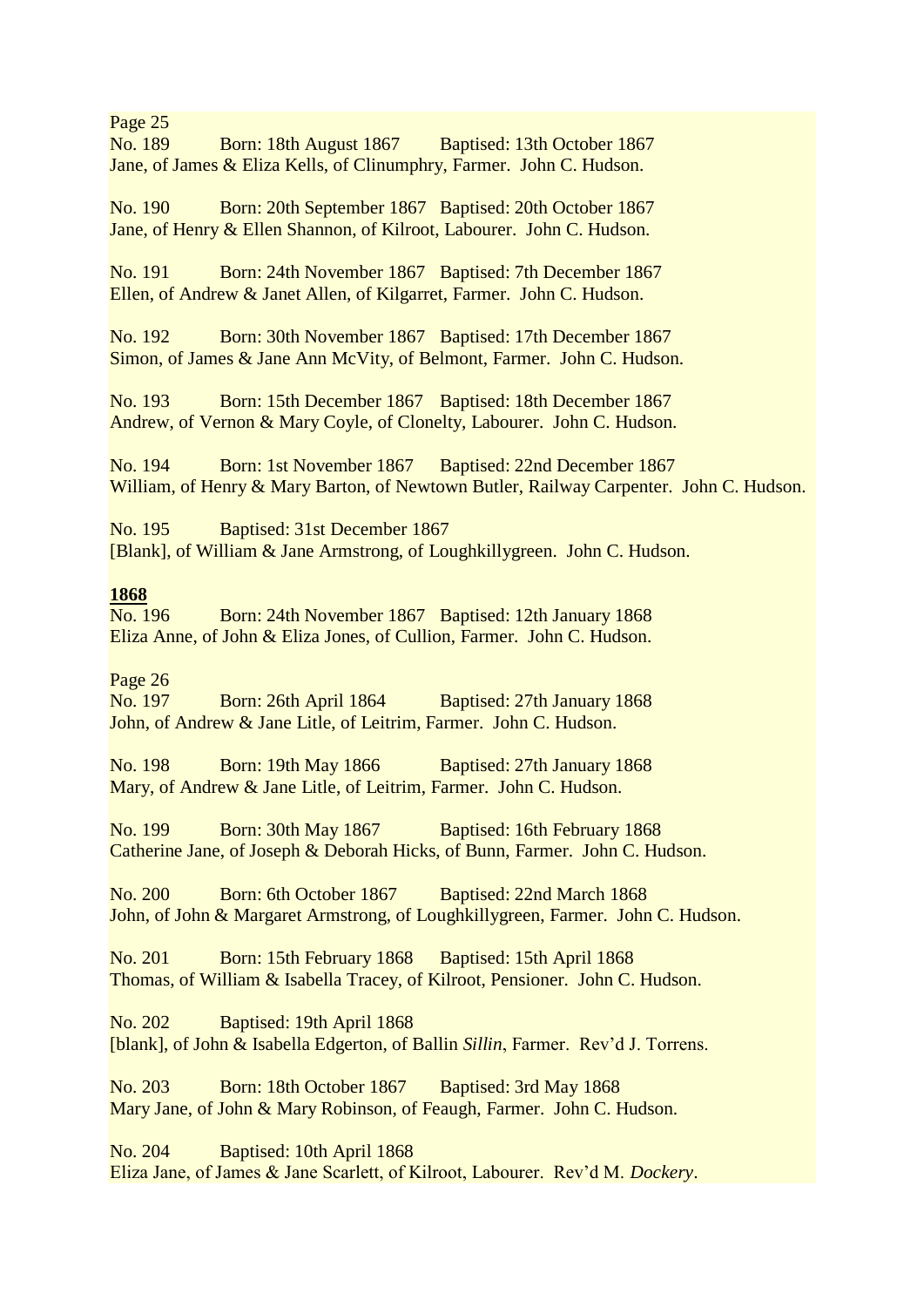Page 27 No. 205 Born: 29th May 1868 Baptised: 5th July 1868 Elizabeth, James & Mary Madill, of Kilturk, Labourer. John C. Hudson.

No. 206 Born: 6th June 1868 Baptised: 7th July 1868 Mary Jane, of William & Mary Anne Doonan, of Kilroot, Farmer. John C. Hudson.

No. 207 Born: 26th March 1868 Baptised: 12th July 1868 William, of Samuel & Elizabeth Hutchinson, Clinagh, Farmer. John C. Hudson.

No. 208 Born: 4th November 1867 Baptised: 2nd August 1868 Edward, of Simon & Elizabeth Wiggins, of Lislarris, Labourer. John C. Hudson.

No. 209 Born: 9th February 1868 Baptised: 5th August 1868 Matilda, of Charles & Anne Mills, of Highgate, Labourer. John C. Hudson.

No. 210 Born: 19th July 1868 Baptised: 16th August 1868 John James, of John & Jane Wilson, of Kilnakirk, Farmer. John C. Hudson.

No. 211 Born: 24th February 1868 Baptised: 23rd August 1868 Emily, of James & Jane Fee, of Lurganboy, Labourer. John C. Hudson.

No. 212 Born: 5th April 1868 Baptised: 3rd September 1858 Joseph, of Joseph & Sarah Williams, of Mullinahorn, Labourer. John C. Hudson.

#### Page 28

No. 213 Born: 20th July 1868 Baptised: 12th September 1868 Charles, of John & Anne Riley, of Clinelty, Labourer. John C. Hudson.

No. 214 [blank in register]

No. 215 Born: 2nd June 1868 Baptised: 27th September 1868 William, of John & Mary-Anne Doonan, of Kilroot, Farmer. Rvd Chs Jones.

No. 216 Born: 7th August 1868 Baptised: 5th October 1868 Sarah Anne, of Thomas & Jane Leary, of Lisna*shllida*, Farmer. John C. Hudson.

No. 217 Born: 6th October 1868 Baptised: 15th October 1868 Jessop, of Lewis & Eliza Taylor, Kilroot, Farmer. John C. Hudson.

No. 218 Born: 2nd September 1868 Baptised: 18th October 1868 Robert, of Robert & Elizabeth Nixon, of Derryginady, Farmer. John C. Hudson.

No. 219 Born: 6th September 1868 Baptised: 4th November 1868 Robert Nixon Armstrong, of William & Jane Beatty, of Derradoon, Farmer. Rev. Robert Armstrong.

No. 220 Born: 29th October 1868 Baptised: 16th November 1868 William, of Armor & Sarah Doonan, of RingaVilla, Labourer. John C. Hudson.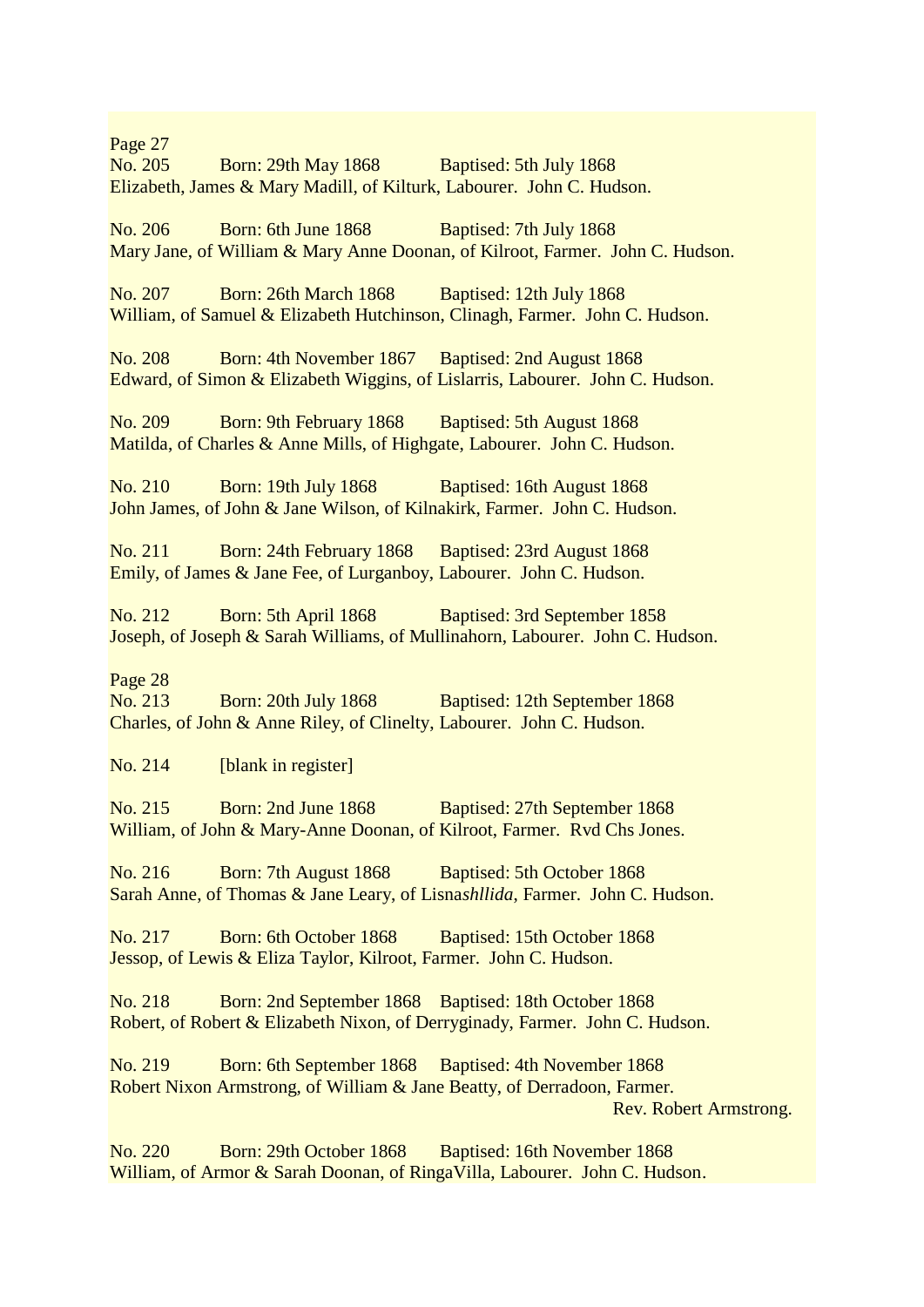## Page 29

No. 221 Born: 27th November 1868 Baptised: 8th December 1868 Joseph, of Samuel & Mary Blair, of Newtown Butler, Sub Constable – Constabulary. John C. Hudson.

## **1869**

No. 222 Born: 7th October 1868 Baptised: 17th January 1869 Jane Anne, of Mary Halliday, of Loughkillygreen. Illegitimate. John C. Hudson.

No. 223 Born: 10th December 1868 Baptised: 19th January 1869 William , of Sarah Bowes, of Legmacafry. Illegitimate. John C. Hudson.

No. 224 Born: 23rd September 1868 Baptised: 22nd January 1869 Thomas, of William & Isabella Brooks, of Aughnahinch, Farmer. John C. Hudson.

No. 225 Born: 23rd December 1868 Baptised: 31st January 1869 Mary Elizabeth, of James & Ellen Cooke, of Newtown Butler, Petty Sessions Clerk. John C. Hudson.

No. 226 Born: 9th February 1869 Baptised: 15th February 1869 Mary Anne, of William & Anne Gordon, of Knock*tallyman*, Labourer. Rvd A. Nixon.

No. 227 Born: 25th December 1868 Baptised: 28th February 1869 Annabella, of James & Eliza Anne Dawson, of Mullagh*bredin*, Farmer. John C. Hudson.

No. 228 Born: February 1868 Baptised: 14th March 1869 *Frances*, of Robert & Anne Robinson, of Corna<sup>[1]</sup>, Co. Cavan, Shoemaker. John C. Hudson.

Page 30

No. 229 Born: 4th January 1869 Baptised: 14th March 1869 Sarah, of Edward & Elizabeth Cogle, of Kilgarret, Labourer. John C. Hudson.

No. 230 Born: 17th September 1868 Baptised: 4th April 1869 Theressa (sic), of Theophilus & Charlotte Allen, of Lough Killygreen, Farmer. John C. Hudson.

No. 231 Born: 3rd January 1869 Baptised: 18th April 1869 Sarah, of Thomas & Sarah Hutchinson, of Gortgorman, Farmer. John C. Hudson.

No. 232 Born: 25th January 1869 Baptised: 6th June 1869 William, son of John & Ellen Brown, of Clinagh, Farmer. John C. Hudson.

No. 233 Born: 6th August 1868 Baptised: 13th June 1869 Thomas, son of John & Mary Allen, of *Drum* H[ ]lla[ ], Labourer. John C. Hudson.

No. 234 Born: 7th June 1869 Baptised: 25th June 1869 William Ach<sup>[</sup> ], of Robert & Sarah *Maynard* of Newtown Butler, Button Merchant. John C. Hudson.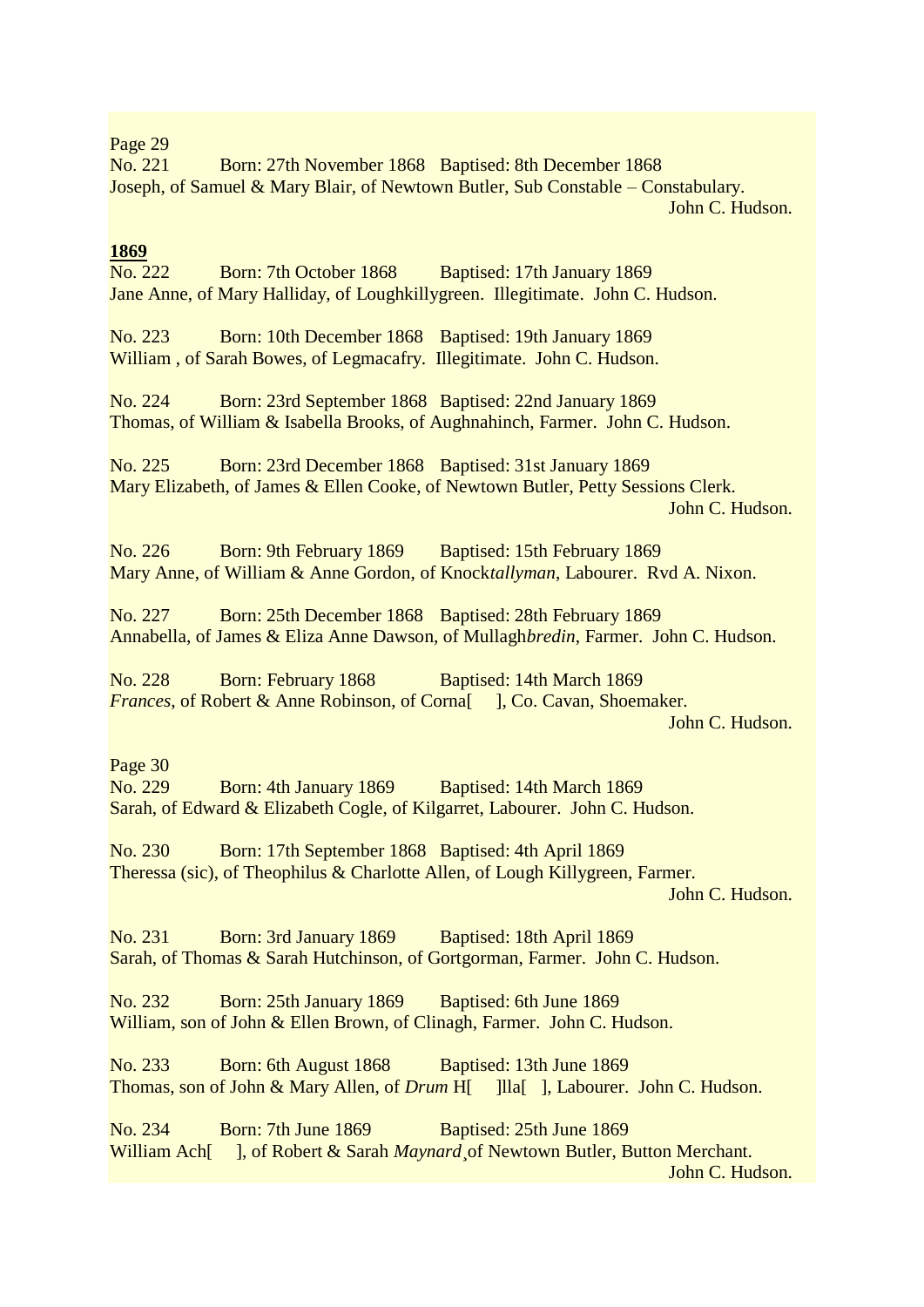No. 235 Born: 30th May 1869 Baptised: 5th July 1869 Henry, son of Henry & Mary Barton, of Newtown Butler, Railway Carpenter.

John C. Hudson.

No. 236 Born: 21st April 1869 Baptised: 11th July 1869 Archibald, son of James & Mary Shields, of Ringavilla, Farmer. John C. Hudson.

Page 31

No. 237 Born: 18th June 1869 Baptised: 15th July 1869 William, of James & Jane Scarlett, of Kilroot, Railway Worker. John C. Hudson.

No. 238 Born: 28th February 1869 Baptised: 18th July 1869 Thomas, son of William & Anne Graydon, of Piper Hill, Farmer. John C. Hudson.

No. 239 Born: 25th July 1869 Baptised: 1st September 1869 William Henry, of Henry Warrington, of Newtown Butler, Labourer. John C. Hudson.

No. 240 Born: 22nd March 1869 Baptised: 26th June 1869 (sic) John, son of Elliott & Jane Maguire, of Legmacafry, Farmer. John C. Hudson.

No. 241 Born: 19th august 1869 Baptised: 12th September 1869 John Henry, of James & Margaret Irwin, of Newtown Butler, Station Master. John C. Hudson.

No. 242 Born: 26th July 1869 Baptised: 18th September 1869 Thomas, of Thomas & Ellen Armstrong, of Cavanacurra, Farmer. John C. Hudson.

No. 244 (sic) Born: 11th June 1869 Baptised: 3rd October 1869 Thomas, son of Hugh & Anne Jane Maguire, of Aughnahinch, Farmer. Rvd J.W. Dockeray.

No. 244 (sic) Born: 4th June 1869 Baptised: 5th October 1869 George, son of William & Elizabeth Morton, of Killaclowney, of Farmer. John C. Hudson.

Page 32

Born: 19th August 1869 Baptised: 17th October 1869 Anne, of Robert & Anne Ward, of Kilturk, Farmer. John C. Hudson.

No. 245 Born: 4th October 1869 Baptised: 27th October 1869 Anne Jane, of Ellen Maguire, of Killalahard (illegitimate). John C. Hudson.

No. 246 Born: 22nd October 1869 Baptised: 30th October 1869 James, of Robert & Elizabeth Nixon, of Derreginady, Farmer. John C. Hudson.

No. 247 Born: 22nd October 1869 Baptised: 30th October 1869 Anne, of Robert & Elizabeth Nixon, of Derreginady, Farmer. John C. Hudson.

No. 248 Born: 29th March 1869 Baptised: 10th November 1869 Frances, of Joseph & Sarah McGernon, of Kilroot, Labourer. John C. Hudson.

No. 248 (sic) Born: 17th September 1869 Baptised: 12th December 1869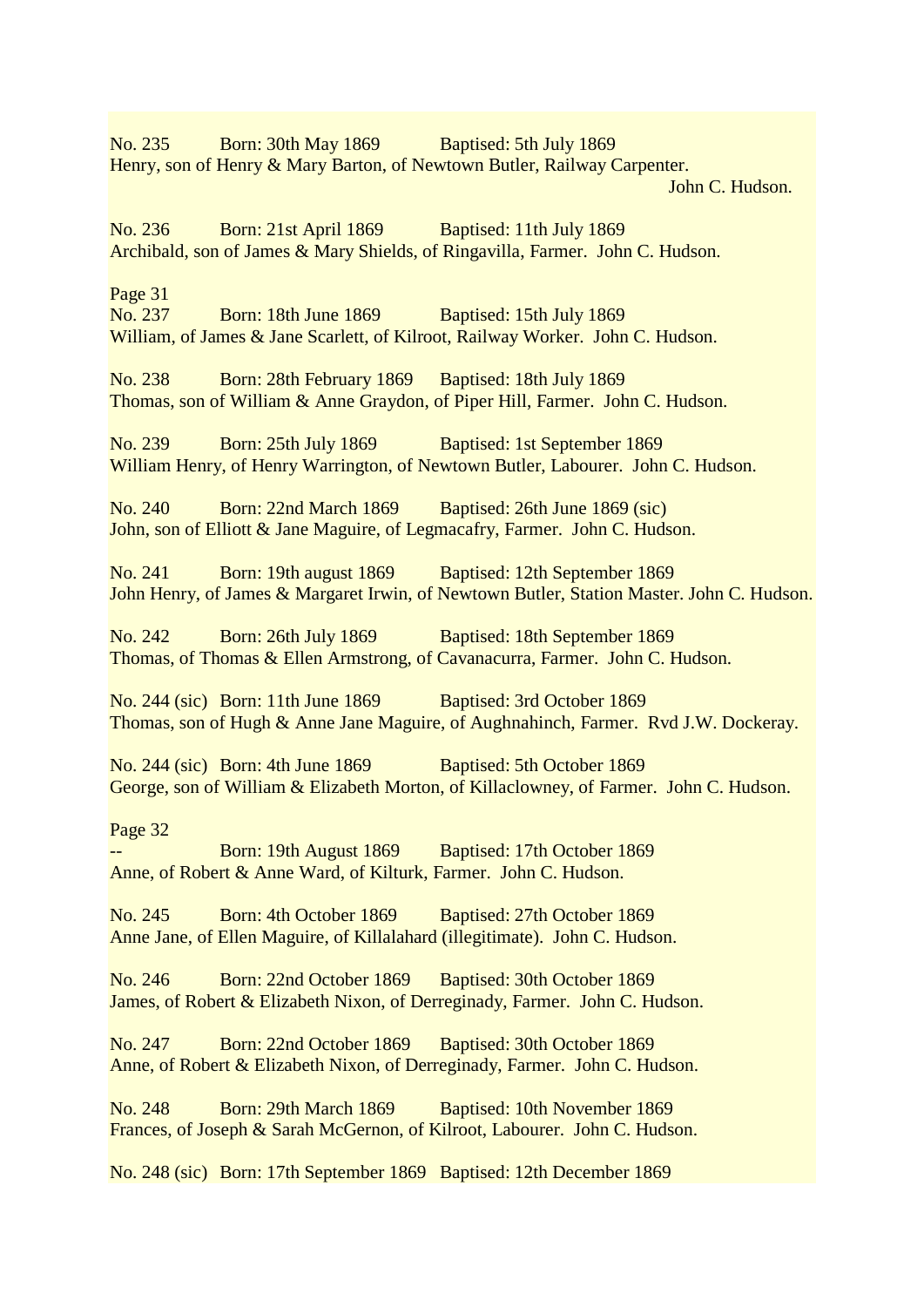Robert, William & Mary Jane Lang, of Farm, Farmer. John C. Hudson.

No. 250 Born: 10th July 1869 Baptised: 23rd December 1869 Charlotte, of John & Margaret Rudden, of Leitrim, Farmer. John C. Hudson.

No. 251 Born: 24th September 1869 Baptised: 26th December 1869 Dorathea (sic), of William & Isabella Edgerton, of Ballywillin, Farmer. John C. Hudson.

No. 252 Born: 24th October 1869 Baptised: 26th December 1869 Richard, of James & Eliza Kells, of Clinumphry, Farmer. John C. Hudson.

Page 33

No. 253 Born: 25th November 1869 Baptised: 26th December 1869 William, of Thomas & Anne Little, of Cloghagaddy, Farmer.

# **1870**

No. 254 Born: 25th October 1869 Baptised: 16th January 1870 Mary, of John & Margaret Armstrong, of LoughKillygreen, Farmer. John C. Hudson.

No. 255 Born: 15th January 1870 Baptised: 30th January 1870 Edward, of Anne Kells, of Concarn, illegitimate. Hugh Alexander.

No. 256 Baptised: 30th January 1870 Margaret, of Robert & Bessie Scarlett, of Lislaris, Labourer. Hugh Alexander.

No. 257 Born: 27th November 1869 Baptised: 23rd January 1870 James Robert, of James & Sarah Jane Gould, of Sandholes, Farmer. John C. Hudson.

No. 258 Born: 17th January 1870 Baptised: 24th February 1870 Thomas Armstrong, of William & Jane Beatty, of Derradoon, Farmer. John C. Hudson.

No. 259 Born: 19th February 1870 Baptised: 2nd March 1870 Samuel, of Samuel & Elizabeth Hutchinson, of Clinagh, Farmer. John C. Hudson.

No. 260 Born: 24th December 1868 Baptised: 2nd March 1870 Martha Jane, of John & Eliza McGernon, of Clincarn, Labourer. John C. Hudson.

## Page 34

No. 261 Born: 14th February 1870 Baptised: 4th March 1870 James, of James & Jane Anne McViety, of Belmont, Farmer. John C. Hudson.

No. 262 Born: 8th January 1870 Baptised: 13th March 1870 Sarah, of Andrew & Sarah Allen, of Kilgarret, Farmer. John C. Hudson.

No. 263 Born: 23rd December 1869 Baptised: 13th March 1870 Henry Campbell, of Jonathan & Deborah Hicks, of Bunn, Farmer. John C. Hudson.

No. 264 Born: 21st March 1870 Baptised: 10th April 1870 Elizabeth, daughter of James & Sarah Courtney, of Newtown Butler, Merchant.

John C. Hudson.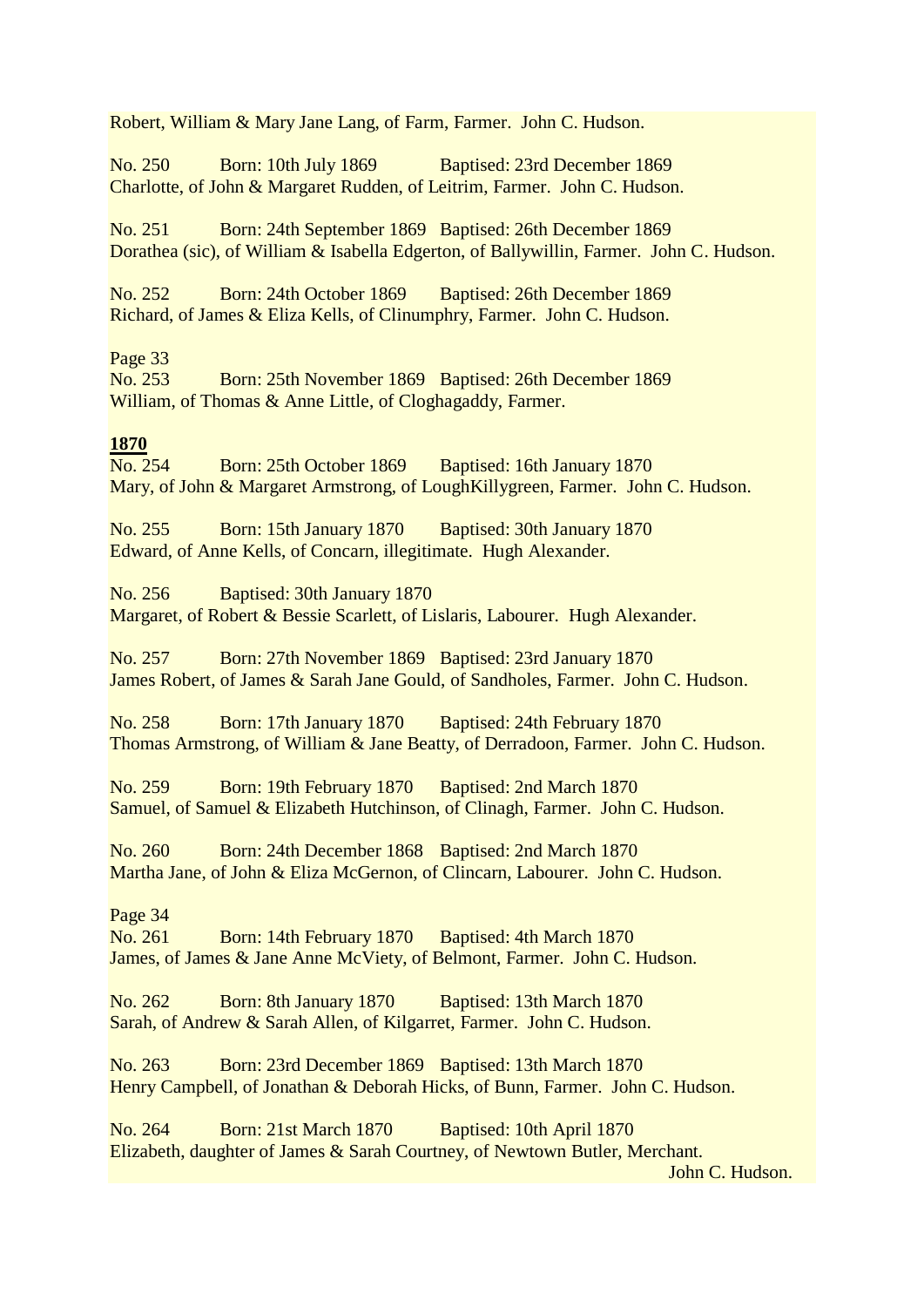No. 265 Born: 18th April 1870 Baptised: 25th April 1870 Margaret Jane, of Letitia Atwell, of Newtown Butler, Illegitimate. John C. Hudson. No. 266 Born: 3rd April 1870 Baptised: 5th May 1870 Thomas, of Joseph & Elizabeth Graydon, of Mullinahorn, Labourer. John C. Hudson. No. 267 Born: 15th May 1870 Baptised: 3rd June 1870 Mary Allan, of Allan & Mary Anne Forsythe, of Newtown Butler, Policeman. John C. Hudson. No. 268 Born: 18th April 1870 Baptised: 10th June 1870 Mary Ellinor, of James & Mary Madill, of Gortgaman, Labourer. John C. Hudson. Page 35 No. 269 Born: 23rd March 1870 Baptised: 19th June 1870 John Robert, of John & Eliza Jones, of Cullion, Farmer. John C. Hudson. No. 270 Born: 13th April 1870 Baptised: 27th June 1870 Eliza Jane, of Eliza Elliott, of Clinagh, Illegitimate. John C. Hudson. No. 271 Born: 29th May 1870 Baptised: 3rd July 1870 Matilda, of Richard & Margaret Graham, Sandholes, Farmer. John C. Hudson. No. 272 Born: 4th June 1870 Baptised: 7th July 1870 Robert James, of James & Margaret Bows, of Clinumphry, Labourer. John C. Hudson. No. 273 Born: 17th April 1870 Baptised: 17th July 1870 William, of Robert & Margaet Armstrong, of Lough Killygreen, Farmer. John C. Hudson. No. 274 Born: 19th July 1870 Baptised: 31st July 1870 Eliza Jane, of Thomas & Mary Cogle, of Clinelty, Labourer. Rvd H. Alexander. No. 275 Born: 21st August 1870 Baptised: 28th June 1870 (sic) Frances, of James & Ellen Cooke, of Newtown Butler, Petty Sessions Clerk. John C. Hudson. No. 276 Born: 16th August 1870 Baptised: 8th September 1870 Thomas, of Joseph & Sarah Williams, of Mullinahorn, Labourer. John C. Hudson. Page 36 No. 277 Born: 4th September 1870 Baptised: 18th September 1870 Ellen, of Henry & Ellen Shannon, of Kilroot, Labourer. John C. Hudson. No. 278 Born: 13th March 1870 Baptised: 4th September 1870 David, of David & Anne Burke, of Killacarnan, Labourer. John C. Hudson. No. 279 Born: 25th August 1870 Baptised: 6th November 1870 Sarah Anne, of Theophilus & Charlott Allen, of Lough Killygreen, Farmer. John C. Hudson. No. 280 Born: 22nd October 1870 Baptised: 9th November 1870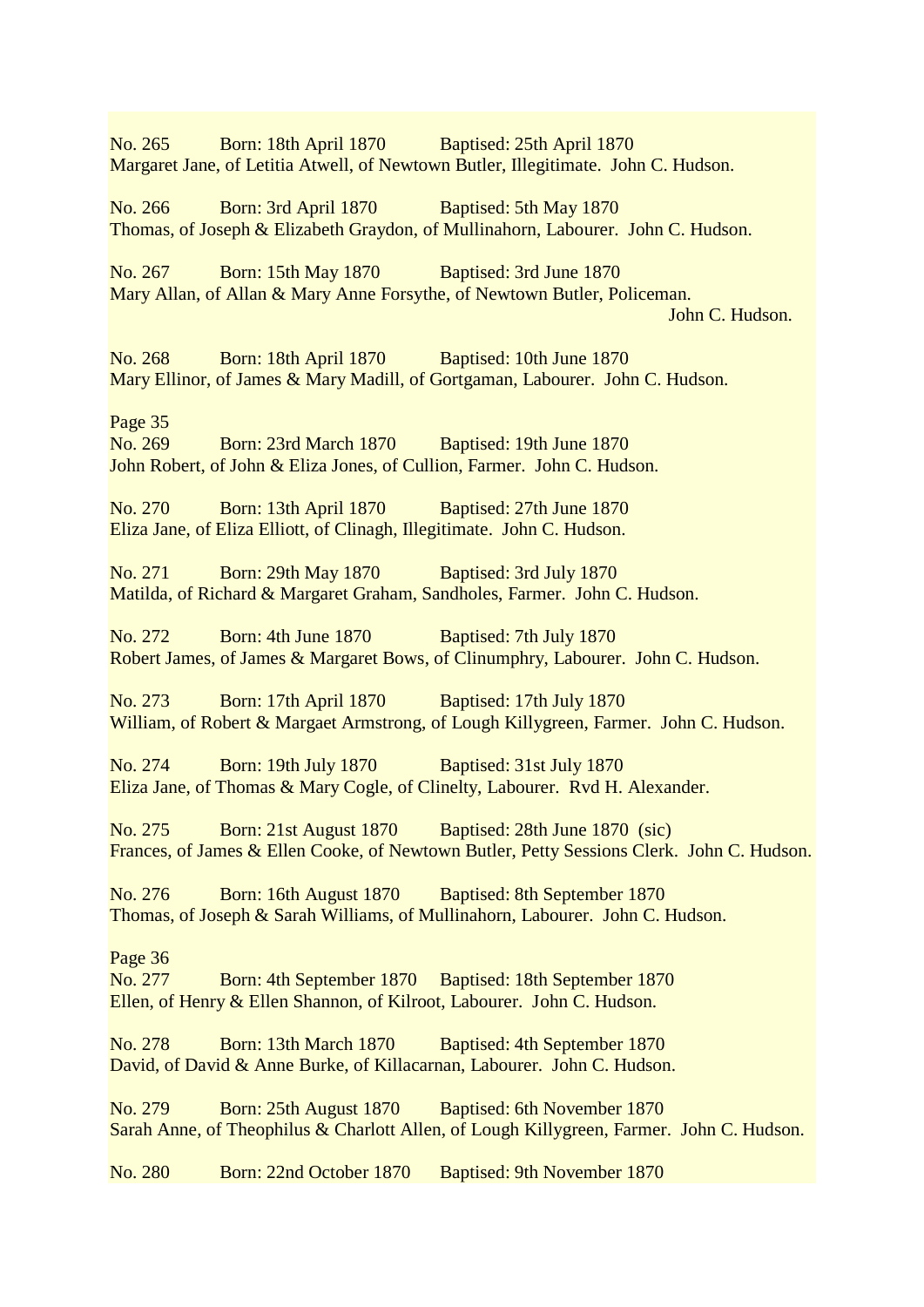James, of Robert & Elizabeth Nixon, of Derryginnady, Farmer. John C. Hudson.

No. 281 Born: 24th June 1870 Baptised: 13th November 1870 Thomas, of Andrew & Marella Crowe, of Ringavilla, Labourer. John C. Hudson.

No. 282 Born: 20th October 1870 Baptised: 20th November 1870 George William, of Robert & Anne Robinson, of *Ardlogher*, Co. Cavan, Shoe Maker. John C. Hudson.

No. 283 Born: 13th October 1870 Baptised: 4th December 1870 Charles, of John & Jane Wilson, of KilnaKirk, Farmer. John C. Hudson.

No. 284 Born: 10th December 1870 Baptised: 16th December 1870 Lydia, of James & Mary Allen, of Farm, Farmer. John C. Hudson.

## **1871**

Page 37 No. 285 Born: 17th January 1871 Baptised: 27th January 1871 Mary Jane, of John & Anne Reilly, of Clinelty, Labourer.

No. 286 Born: 26th February 1871 Baptised: 27th February 1871 Mary Jane, of James & Mary Shields, of Ringavilla, Farmer. John C. Hudson.

No. 287 Born: 28th December 1870 Baptised: 28th April 1871 William, of James & Margaret Wadsworth, of Mulliduff, Farmer. John C. Hudson.

No. 288 Born: 1st March 1871 Baptised: 30th April 1871 Harriott Alicia, of Robert & Sarah Maguire, *Gorta*, Farmer. John C. Hudson.

No. 289 Born: 23rd April 1871 Baptised: 2nd May 1871 Mary Anne, of Arthur & Eliza Thompson, of Drumralla, [ ].

No. 290 Born: 2nd February 1871 Baptised: 28th May 1871 James, of Thomas & Sarah Hutchinson, of Gortga<sup>[ ]</sup>, Farmer. John C. Hudson.

No. 291 Born: 12th April 1871 Baptised: 30th May 1871 Mary Anne, of John & Eliza McGernon, of Clincarn, Labourer. John C. Hudson.

No. 292 Born: 4th May 1871 Baptised: 31st May 1871 Elizabeth Mary, of William & Jane Beatty, of Derradoon, Farmer. John C. Hudson.

#### Page 38

No. 293 Born: 27th January 1871 Baptised: 4th June 187 1 Margaret, of John & Mary Allen, of Drugallagh, Labourer. John C. Hudson.

No. 294 Born: 30th May 1871 Baptised: 10th June 1871 Margaret Jane, of James & Mary Thompson, of Lisnashillada, Labourer. John C. Hudson.

No. 295 Born: December 1870 Baptised: 2nd July 1871 Ellenor, of William & Mary Ann Doonan, of Kilroot, Farmer. John C. Hudson.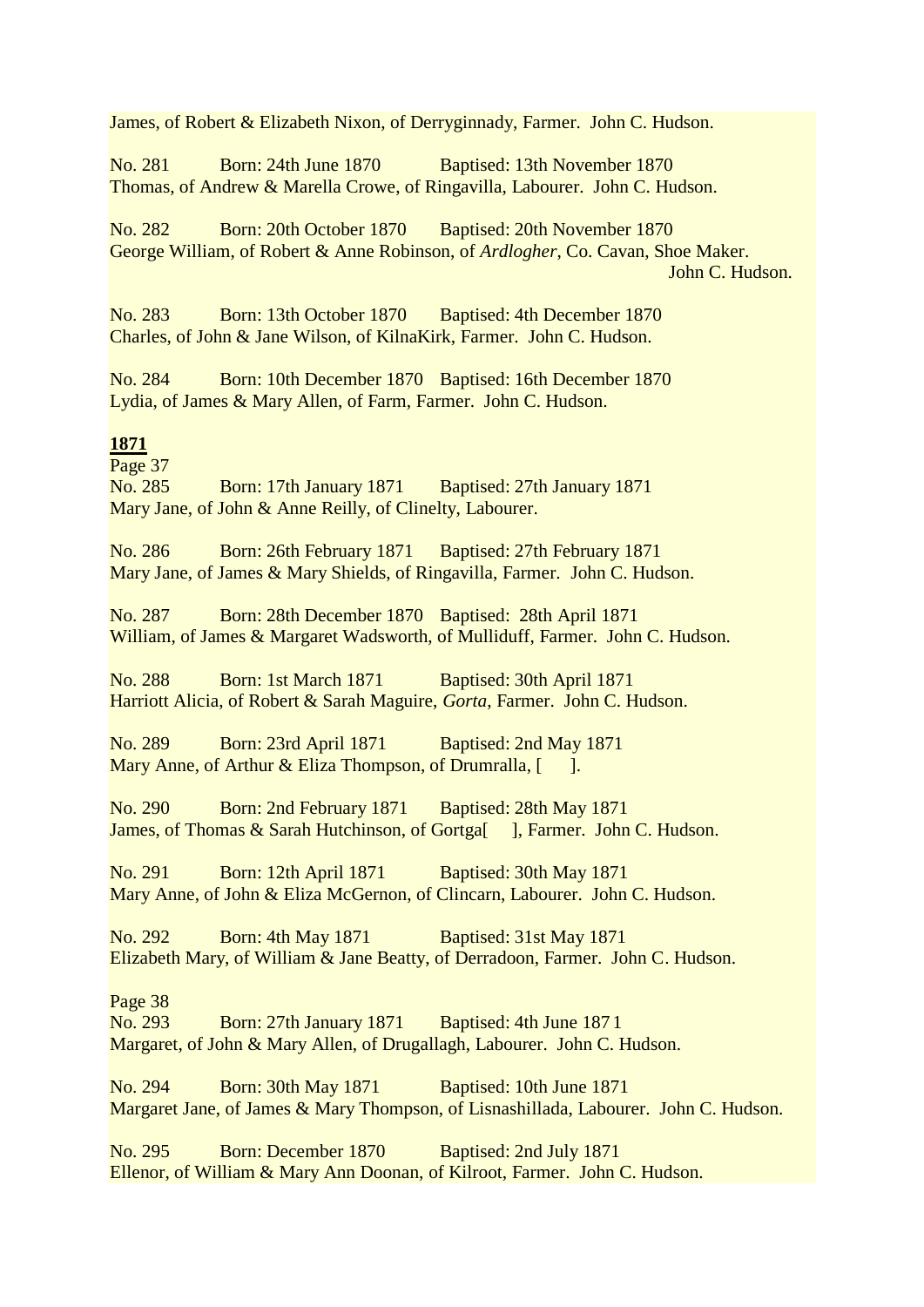No. 296 Born: 10th July 1870 Baptised: 13th July 1871 Mary Anne, of Patrick & Catherine Murphy, of Newtown Butler, Labourer. John C. Hudson. No. 297 Born: 17th May 1871 Baptised: 20th August 1871 Edward, of Edward & Eliza Cogle, of Kilgarret, Labourer. John C. Hudson. No. 298 Born: 29th June 1871 Baptised: 27th August 1871 Anna, of James & Sarah Bell, of Newtown Butler, Farmer. John C. Hudson. No. 299 Born: 19th August 1871 Baptised: 28th August 1871 Fanny, of Joseph & Sarah Williams, of Mullina Horn, Labourer. John C. Hudson. No. 300 Born: 28th May 1871 Baptised: 17th September 1871 Harriot, of William & Sarah Brooks, of Aughnahinch, Farmer. John C. Hudson. Page 39 No. 301 Born: 9th June 1871 Baptised: 11th October 1871 William Edward, of Samuel & Jane Duff, of Killacarnan, Labourer. John C. Hudson. No. 302 Born: 8th May 1871 Baptised: 15th October 1871 James, of John & Margaret Armstrong, of Lough Killygreen, Farmer. John C. Hudson. No. 303 Born: 30th October 1871 Baptised: 1st November 1871 Mary, of John & Eliza Jane Jones, of Cullion, Farmer. John C. Hudson. No. 304 Born: 21st September 1871 Baptised: 12th November 1871 Robert, of John & Isabella Edgerton, of Ballywillin, Farmer. John C. Hudson. No. 305 Born: 24th November 1871 Baptised: 27th November 1871 Margaret Jane, of Richard & Margaret Graham, of Corra-Sand, Farmer. John C. Hudson. No. 306 Born: 25th June 1871 Baptised: 29th November 1871 Bessie Anne, of Robert & Bessie Scarlett, of Loughkillygreen, Labourer. John C. Hudson. No. 307 Born: 20th November 1871 Baptised: 11th December 1871 Isabella Jane, of John & Isabella McNeil, of Newtown Butler, Policeman. John C. Hudson. No. 308 Born: 30th November 1871 Baptised: 13th December 1871 Robert James, of Margt Morrisa (sic), illegitimate, of Kilredy. Rvd Hugh Alexander. Page 40 No. 309 Born: 8th November 1871 Baptised: 13th December 1871 Jane Anne, of Elliott & Jane Maguire, of Legmacafry, Farmer. Rvd Hugh Alexander. 13th December 1881 12th December 1881 [extra dates noted in register]. **1872** No. 310 Born: 6th January 1872 Baptised: 22nd December 1871 (sic) Mary Anne, of John & Mary Anne Doonan, of Kilroot, Farmer. John C. Hudson.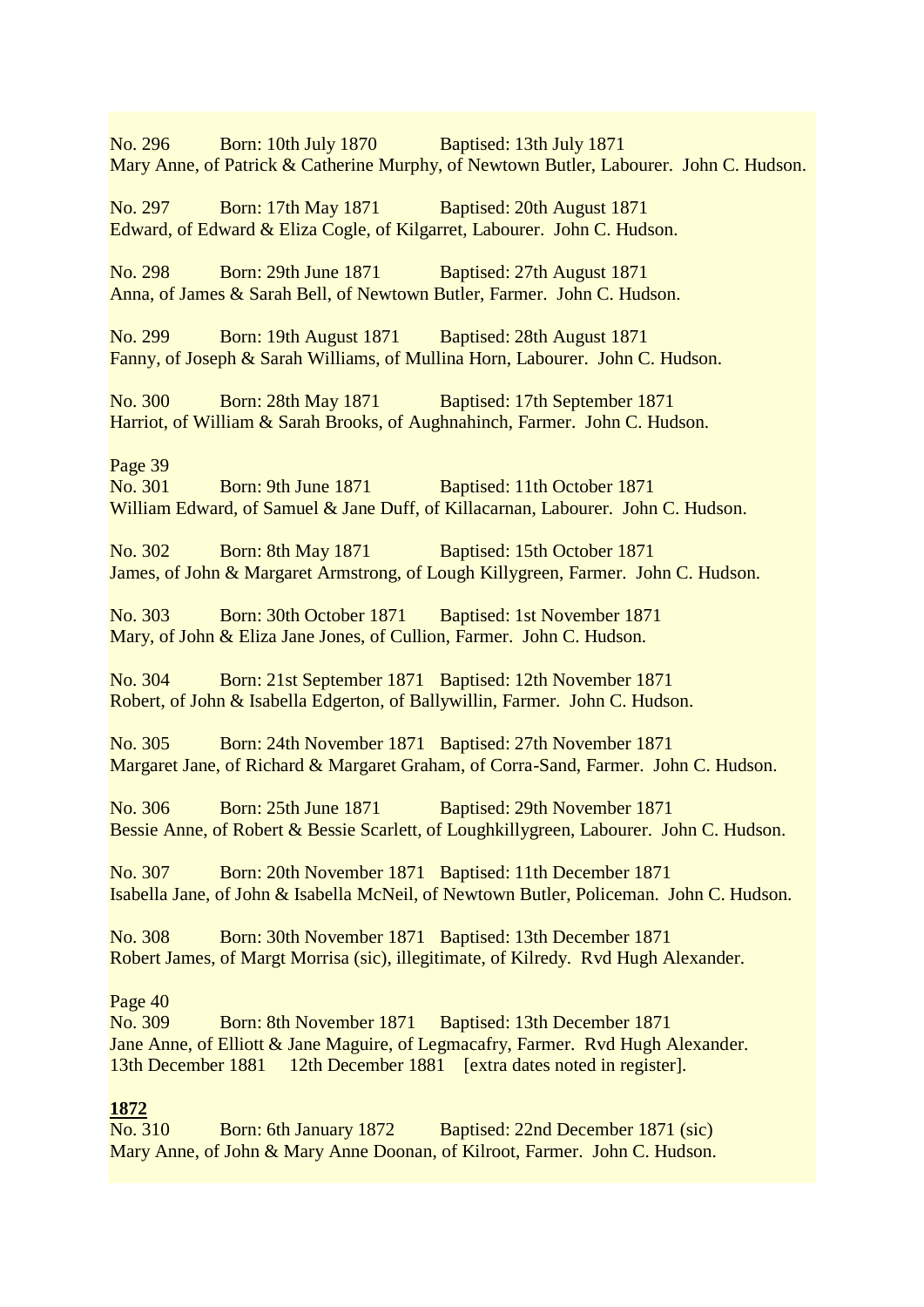No. 311 Born: 30th December 1871 Baptised: 10th January 1872 Caroline, of James & Sarah Jane Gould, of Sandholes, Farmer. John C. Hudson.

No. 312 Born: 22nd August 1871 Baptised: 21st January 1872 Mary, of Robert & Margaret Armstrong, of Loughkillygreen, Farmer. John C. Hudson.

No. 313 Born: 17th December 1871 Baptised: 29th January 1872 Mary Anne, of George & Ellen Beatty, of Newtown Butler, Labourer. John C. Hudson.

No. 314 Born: 1st March 1872 Baptised: 17th March 1872 Theophilus, of James & Eliza Kells, of Clinumphry, Farmer. John C. Hudson.

Born: 315 Born: 11th March 1872 Baptised: 31st March 1872 Robert, of Robert & Anne Ward, of Kilturk, oFarmer. John C. Hudson.

No. 316 Born: 13th December 1871 Baptised: 2nd April 1872 James, of Christopher & Margaret Armstrong, of Clincarn, Farmer. John C. Hudson.

Page 41

No. 317 Born: 15th February 1872 Baptised: 7th April 1872 John William, of Robert & Jane Ann Hicks, of Cornabrass, Farmer. John C. Hudson.

No. 318 Born: 16th March 1872 Baptised: 7th April 1872 Richard, of James & Catherine Halliday, of Kilturk, Labourer. John C. Hudson.

No. 319 Born: 14th February 1872 Baptised: 28th April 1872 Isabella, of William & Isabella Tracey, of Loughkillygreen, Labourer. John C. Hudson.

No. 320 Born: 9th May 1872 Baptised: 15th May 1872 Jane Anne, of James & Jane Anne McViety, of Belmont, Farmer. John C. Hudson.

No. 321 Born: 17th February 1872 Baptised: 21st May 1872 Sarah, of John & Ellen Brown, of Clinagh, Farmer. John C. Hudson.

No. 322 Born: 24th April 1872 Baptised: 9th June 1872 Margaret, of James & Eliza Ann Dawson, of Mullagh Bredin, Farmer. John C. Hudson.

No. 323 Born: 18th June 1872 Baptised: 21st June 1872 Robert William, of Hugh & Anne Jane Maynard, of Aughnahinch, Farmer. John C. Hudson.

No. 324 Born: 12th May 1851 Baptised: 23rd June 1872 John, of Daniel & Mary Clark, formerly of Newtown Butler, Baker. John C. Hudson. Witnesses: Sam'l Clark *Snr*, N.T. Butler; Catherine Smyth of N.T. Butler.

Page 42

No. 325 Born: 5th June 1853 Baptised: 23rd June 1872 Benjamin, of Daniel & Mary Clark, formerly of Newtown Butler, Baker. John C. Hudson. Same witnesses as John's. JCH.

No. 326 Born: 1st April 1872 Baptised: 30th June 1872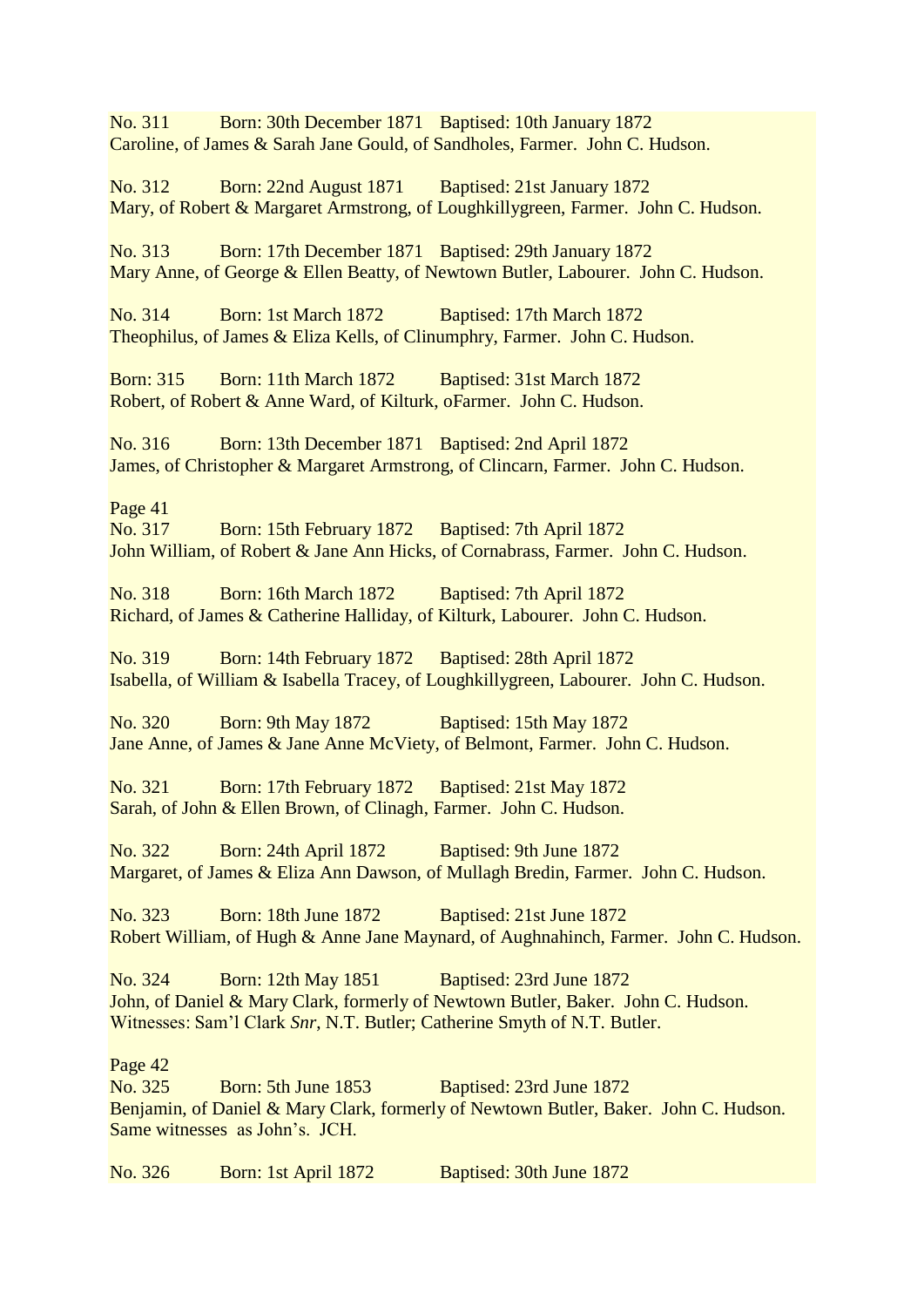Margaret Jane, of Joseph & Fanny Gilleland, of Newtown Butler, Railway Guard. John C. Hudson.

No. 327 Born: 1st May 1872 Baptised: 7th July 1872 Charles John, of James & Ellen Cooke, of Newtown Butler, Court Keeper. John C. Hudson. No. 328 Born: 13th March 1872 Baptised: 4th August 1872 Charlotte Elizabeth, of Andrew & Sarah Allen, of Kilgarret, Farmer. John C. Hudson. No. 329 Born: 10th June 1872 Baptised: 15th September 1872 George, of James & Elizabeth Morrison, of Ringavilla, Labourer. John C. Hudson. No. 330 Born: 9th July 1872 Baptised: 13th October 1872 Sarah, of *Samuel* & Elizabeth Hutchinson, of Clinagh, Farmer. J. Whittaker, A.M. No. 331 Born: 16th October 1872 Baptised: 14th October 1872 (sic) Charlotte Olivia, of Allan & Mary Anne Forsythe, of Newtown Butler, Police Constable. J. Whittaker, A.M. No. 332 Born: 14th September 1872 Baptised: 3rd November 1872 George, of Christopher & Elizabeth Bredin, of Lough Killygreen, Labourer. John C. Hudson. Page 43 No. 333 Born: 25th August 1872 Baptised: 10th November 1872 Richard, of James & Sarah Bell, of Newtown Butler, Farmer. John C. Hudson. No. 334 Born: 24th November 1872 Baptised: 24th November 1872 (sic) James, of James & Sarah Courtney, of Newtown Butler, Merchant. John C. Hudson. No. 335 Born: 15th August 1872 Baptised: 24th November 1872 George, of James & Margaret *Bowes*, of Mulladuff, Labourer. John C. Hudson. No. 336 Born: 19th November 1872 Baptised: 1st December 1872 Mary, of Henry & Ellen Shannon, of Lough Killygreen, Labourer. John C. Hudson. No. 337 Born: 15th December 1872 Baptised: 19th December 1872 Sarah, Jane, of Stephen & Margt Jane Ward, of Kilturk, Labourer. John C. Hudson. No. 338 Born: 17th December 1872 Baptised: 27th December 1872 Eliza Jane, of William & Catherine Elliott, of Drumrain, Labourer. John C. Hudson. **1873** No. 339 Born: 19th October 1872 Baptised: 12th January 1873 Thomas George, of Thomas & Jane Anne Little, of Cloghagaddy, Farmer. John C. Hudson. No. 340 Born: 9th November 1872 Baptised: 15th January 1873 Myra Acheson, of Robert & Sarah Maguire, of *Gortna*, Butter Merchant. John C. Hudson. Page 44

No. 341 Born: 16th January 1873 Baptised: 10th February 1873